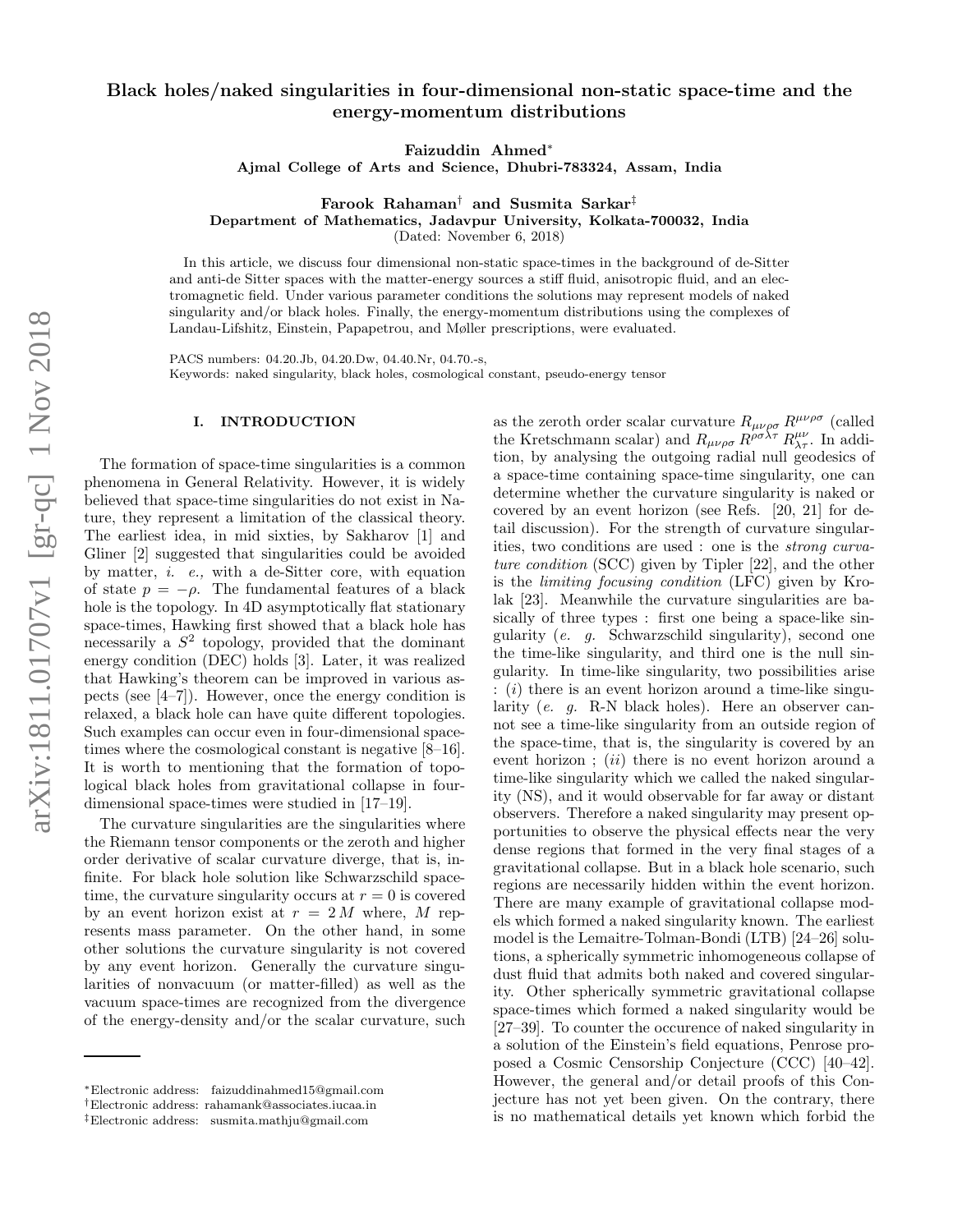appearence of naked singularity in a solution of the field equations.

In addition to the spherical symmetric system, nonspherical gravitational collapse space-times with naked singulairty are also of particular interest in general relativity. The Gravitational collapsing models in cylindrical symmetry system which formed naked singularities has been discussed by Thorne [43] and Hayaward [44]. After that several authors investigated the gravitational collapse solutions in cylindrical symmetry system (for examples, [45–55]). Some other examples of nonspherical gravitational collapse solutions with naked singularities would be [56–69]. Attempts have been made to distinguish between black holes and naked singularities from astrophysical data through gravitational lensing. In this direction, most significant works have been done by Virbhadra and his collaborators, for examples, in the Janis-Newman-Winicour space-time [70, 71] (see also [72, 73]), its rotating generalization [74], and the work in [75]. There have been other attempts to explore the physical applications and implications of naked singularities (see [76, 77] and references therein). The recent proposal to consider naked singularities as possible particle accelerators were in [78, 79]. In addition, some other valuable work done by several authors would be in [80– 83]. Other relativist had shown that naked singularities and black holes can be differentiated by the properties of accretion disks that accumulate around them (see [72, 84] and references therein).

The Einstein's field equations with cosmological constant are given by

$$
G^{\mu} + \Lambda g_{\mu\nu} = \kappa T^{\mu\nu}, \quad \mu, \nu = 0, 1, 2, 3, \tag{1}
$$

where  $\kappa = 8 \pi$  and  $T^{\mu\nu}$  is the stress-energy tensor. For our present work, we have chosen the following stressenergy tensors:

(i) Perfect fluid :

$$
T_0^0 = -\rho, \quad T_1^1 = T_2^2 = T_3^3 = p,\tag{2}
$$

where  $\rho$  is the energy-density and p is the isotropic pressure.

(ii) Anisotropic fluid :

$$
T_0^0 = -\rho
$$
,  $T_1^1 = p_x$ ,  $T_2^2 = p_y$ ,  $T_3^3 = p_z$ , (3)

where  $\rho$  is the energy-density and  $p_i$ , where  $i = x, y, z$ the pressures.

(iii) Electromagentic field :

$$
T_{\mu\nu} = \frac{2}{\kappa} \left( g^{\alpha\beta} F_{\alpha\mu} F_{\beta\nu} - \frac{1}{4} g_{\mu\nu} F_{\alpha\beta} F^{\alpha\beta} \right). \tag{4}
$$

where  $F_{\mu\nu} = \partial_{\mu}A_{\nu} - \partial_{\nu}A_{\mu}$  is the electromagentic field tensor satisfying the following conditions

$$
F^{\mu\nu}_{;\nu} = 0, \quad F_{[\mu\nu;\alpha]} = 0,\tag{5}
$$

for the source-free regions, where  $A_\mu$  is the four-vector potential.

The different energy conditions [85–87] are as follows:

$$
WEC \t\t ; \t\rho > 0, \t\rho + p_i \ge 0,
$$
  
\n
$$
SEC \t\t ; \t\rho + p_i \ge 0, \t\rho + \sum_i p_i \ge 0,
$$
  
\n
$$
DEC \t\t ; \t\rho \ge |p_i|, \t i = 1, 2, 3.
$$
 (6)

In the present work, taking into account the energy conditions, we attempt to construct four-dimensional non-static space-time which may represent models of naked singularities and/or black holes solution under various parameter conditions. Finally, we evaluate the energy-momentum distributions using the known energymomentum complexes.

### II. ANALYSIS OF THE SPACE-TIME

The four dimensional non-static metric [88] is given by

$$
ds^{2} = g_{\mu\nu} dx^{\mu} dx^{\nu}
$$
  
=  $-f(x) dt^{2} + \frac{1}{f(x)} dx^{2} + x^{2} [A(t) dy^{2} + \frac{1}{A(t)} dz^{2}] (7)$ 

where

$$
f(x) = \left(\frac{2\beta}{x} + \frac{\alpha^2}{x^2} - \frac{\Lambda}{3}x^2 + \delta x\right), \quad A(t) = e^{-2\gamma t}.
$$
 (8)

Here  $\beta$  represents mass parameter,  $\alpha$  represents charge,  $Λ$  is the cosmological constant,  $δ$  and  $γ$  are integer. The metric functions with its inverse are

$$
g_{00} = -f(x) = \frac{1}{g^{00}}, \quad g_{11} = \frac{1}{f(x)} = \frac{1}{g^{11}},
$$
  

$$
g_{22} = x^2 e^{-2\gamma t} = \frac{1}{g^{22}}, \quad g_{33} = x^2 e^{2\gamma t} = \frac{1}{g^{33}}.
$$
 (9)

The metric is Lorentzian with signature  $(-, +, +, +)$  and the determinant of the corresponding metric tensor  $g_{\mu\nu}$ is

$$
det\ g = -x^4. \tag{10}
$$

Thus the metric is regular everywhere except at  $x = 0$ . The nonzero components of the Einstein tensor are

$$
G_0^0 = -\frac{\alpha^2}{x^4} + \frac{2\delta}{x} - \Lambda + \frac{\gamma^2}{f(x)},
$$
  
\n
$$
G_1^1 = -\frac{\alpha^2}{x^4} + \frac{2\delta}{x} - \Lambda - \frac{\gamma^2}{f(x)},
$$
  
\n
$$
G_2^2 = G_3^3 = \frac{\alpha^2}{x^4} + \frac{\delta}{x} - \Lambda - \frac{\gamma^2}{f(x)},
$$
\n(11)

The time-like four velocity vector when  $t$  is time-like and  $x$  is space-like defined by

$$
u^{\mu} = f(x)^{-1/2} \delta_t^{\mu}, \quad u^{\mu} u_{\mu} = -1, \tag{12}
$$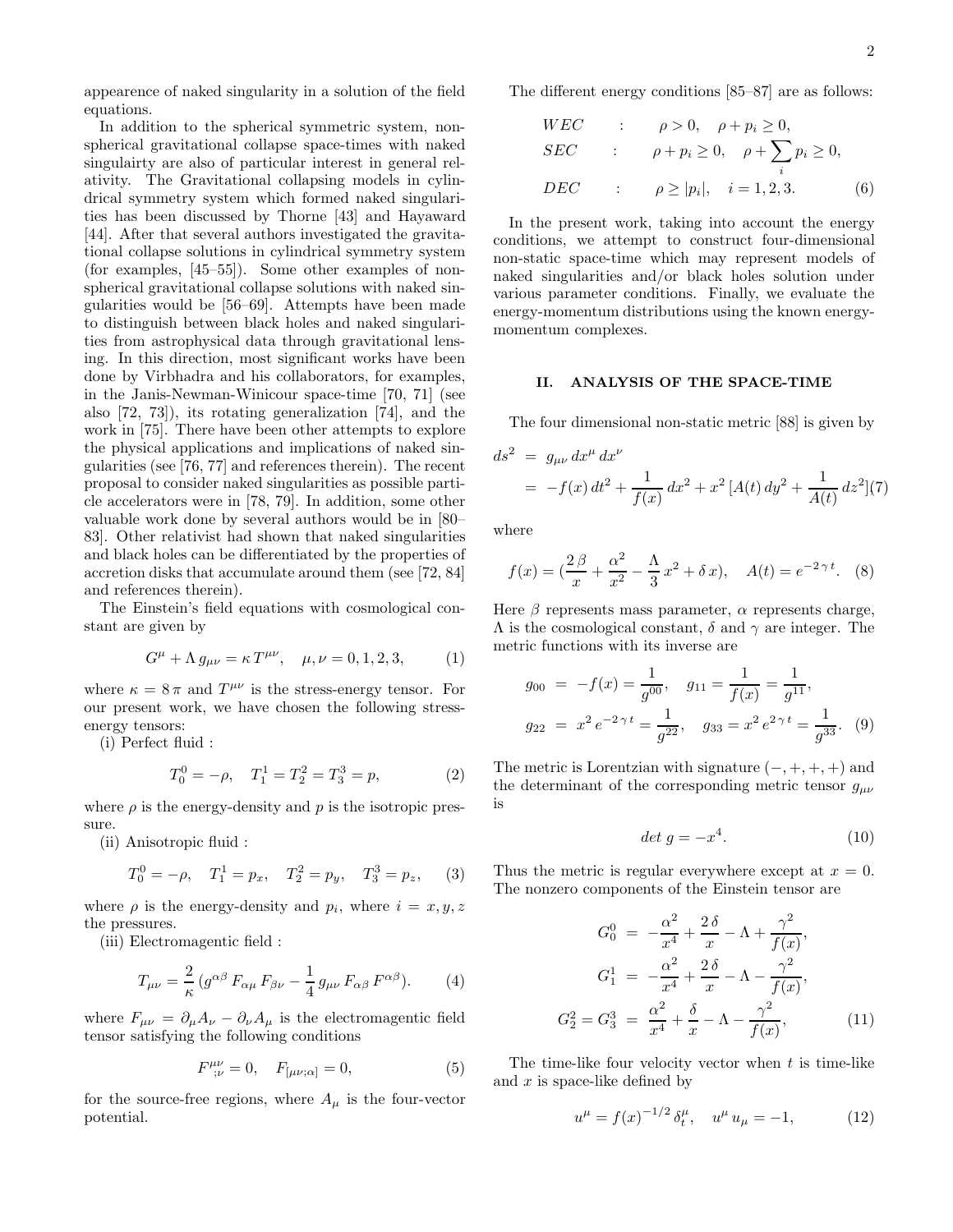such that the four-acceleration vector is

$$
a^{\mu} = u^{\mu \, ; \, \nu} \, u_{\nu} = k(x) \, \delta_x^{\mu}, \tag{13}
$$

where the quantity  $k(x) = \frac{1}{2} f'(x)$  is called the surface gravity for a static observer. Here prime deonte derivative w. r. t. x.

We study the following cases of the above non-static spacetime.

Case 1: 
$$
\beta \neq 0
$$
,  $\alpha = 0$ ,  $\Lambda = 0$ ,  $\delta = 0$ ,  $\gamma \neq 0$ .

The curvature invariant given by

$$
R^{\mu\nu\rho\sigma} R_{\mu\nu\rho\sigma} = \frac{48 \,\beta^2}{x^6} - \frac{20 \,\gamma^2}{x^2} + \frac{3 \,\gamma^4 \, x^2}{\beta^2},\tag{14}
$$

diverges at  $x = 0$  without covered by an event horizon and thus a naked singularity is formed.

Therefore from the field equations using (11) and (2) we get

$$
\kappa \rho = \kappa p = -\frac{\gamma^2 x}{2 \beta},\tag{15}
$$

a stiff fluid, where  $\kappa = 8 \pi$ . If one takes  $\gamma = 0$ , this corresponds to the Taub vacuum solution [89] and the properties of which are well-known.

For  $\gamma \neq 0$ , there are four cases arise as follow :

(i)  $\beta > 0, x > 0$ 

Here  $t$  is time-like and  $x$  is space-like coordinate and the energy density of stiff fluid violate the weak energy conditions.

(ii)  $\beta > 0, x < 0$ 

In that case,  $t$  is space-like and  $x$  is time-like coordinate. So, the energy density of stiff fluid satisfy the energy conditions.

(iii)  $\beta < 0$ ,  $x < 0$ 

In that case,  $t$  is time-like and  $x$  is space-like coordinate. Here the energy density violate the energy conditions.

(iv)  $\beta < 0, x > 0$ 

In that case,  $t$  is space-like and  $x$  is time-like coordinate. So the energy density satisfy the energy conditions.

Case 2 : 
$$
\beta = 0
$$
,  $\alpha \neq 0$ ,  $\Lambda = 0$ ,  $\delta = 0$ ,  $\gamma \neq 0$ .

The curvature invariant in that case is given by

$$
R^{\mu\nu\rho\sigma} R_{\mu\nu\rho\sigma} = \frac{56 \alpha^4}{x^8} - \frac{40 \gamma^2}{x^2} + \frac{12 \gamma^4 x^4}{\alpha^4},\qquad(16)
$$

which diverges at  $x = 0$  not covered by an event horizon and thus a naked singularity is formed.

From the field equations using (11) and (3) we get

$$
\kappa \rho = \frac{\alpha^2}{x^4} - \frac{\gamma^2 x^2}{\alpha^2}, \quad \kappa p_x = -\frac{\alpha^2}{x^4} - \frac{\gamma^2 x^2}{\alpha^2}, \quad p_y = p_z = \rho.
$$
\n(17)

Here  $t$  is time-like and  $x$  is a space-like coordinate. Writing  $x_0 = \left(\frac{\alpha^2}{\gamma}\right)$  $(\frac{x^2}{\gamma})^{\frac{1}{3}}$ , the matter-energy content anisotropic fluid satisfy the following energy conditions:

$$
WEC \t\t ; \t\rho > 0,
$$
  
\n
$$
WEC_x \t\t ; \t\rho + p_x < 0,
$$
  
\n
$$
WEC_y \t\t ; \t\rho + p_y > 0, \t x < x_0
$$
  
\n
$$
WEC_z \t\t ; \t\rho + p_z > 0, \t x < x_0
$$
  
\n
$$
SEC \t\t ; \t\rho + \sum_i p_i > 0, \t 0 < (\frac{x}{x_0})^6 < \frac{1}{2}
$$
  
\n
$$
SEC \t\t ; \t\rho + \sum_i p_i < 0, \t \frac{1}{2} < (\frac{x}{x_0})^6 < 1.
$$

Case 3: 
$$
\beta = 0
$$
,  $\alpha = 0$ ,  $\Lambda \neq 0$ ,  $\delta = 0$ ,  $\gamma \neq 0$ .

The curvature invariant in that case is given by

$$
R^{\mu\nu\rho\sigma} R_{\mu\nu\rho\sigma} = \frac{8\Lambda^2}{3} + \frac{108\gamma^4}{x^4\Lambda^2} - \frac{8\gamma^2}{x^2},\qquad(18)
$$

which diverges at  $x = 0$  not covered by an event horizon and thus a naked singularity is formed.

For the field equations using (11) and (2), we get

$$
\kappa \rho = \kappa p = \frac{3\gamma^2}{x^2 \Lambda}, \quad \Lambda < 0 \quad \text{or} > 0. \tag{19}
$$

There are two possibilities arise :

(i) For  $\Lambda > 0$ , t is space-like and x is time-like coordinate. Therefore the matter-energy sources stiff fluid obeying the energy conditions diverge at  $x = 0$ . Thus the solution represents a stiff fluid in the backgrounds of de Sitter (dS) spaces with a naked singularity.

(ii) For  $\Lambda < 0$ , t is time-like and x is space-like coordinate. In that case, the stiff fluid violates the weak energy condition (WEC). Therefore, the solution represents a stiff fluid in the backgrounds of anti-de Sitter (AdS) space with a naked singularity violate the energy conditions.

Note that if one takes  $\gamma = 0$ , then the space-time represent de-Sitter or anti-de Sitter space, depending on the sign of the cosmological constant  $\Lambda$  whose global structure were studied extensively in [85].

Case 4: 
$$
\beta = 0
$$
,  $\alpha = 0$ ,  $\Lambda = 0$ ,  $\delta \neq 0$ ,  $\gamma \neq 0$ .

In that case, the metric (7) reduces to the following form

$$
ds^{2} = -\delta x dt^{2} + \frac{1}{\delta x} dx^{2} + x^{2} (e^{-2\gamma t} dy^{2} + e^{2\gamma t} dz^{2}).
$$
\n(20)

Transforming the above metric by  $x \to e^{\delta \bar{x}}$ , we get

$$
ds^{2} = \delta e^{\delta \bar{x}} \left( -dt^{2} + d\bar{x}^{2} \right) + e^{2(\delta \bar{x} - \gamma t)} dy^{2} + e^{2(\delta \bar{x} - \gamma t)} dz^{2}.
$$
\n(21)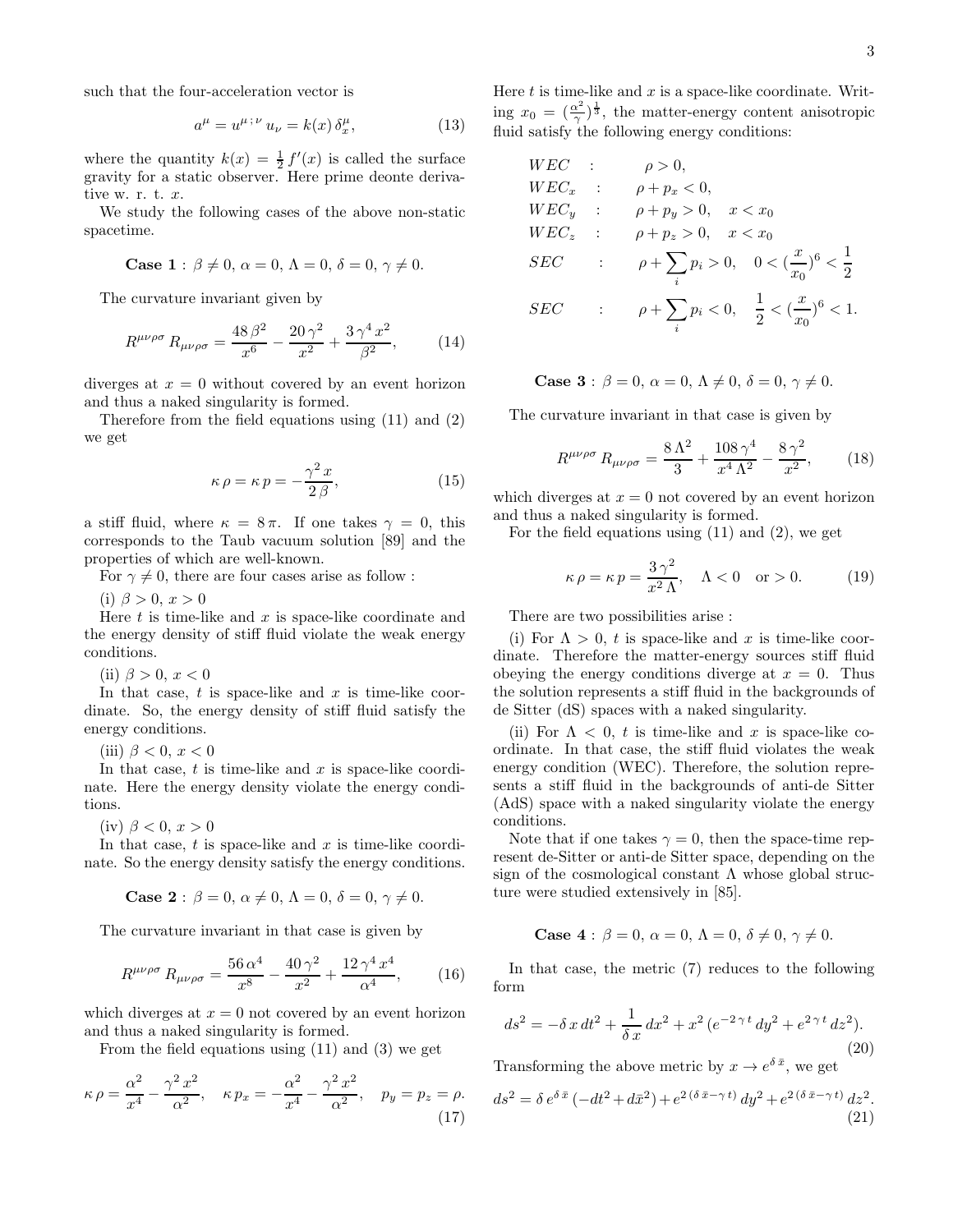The non-zero components of the Einstein tensor are

$$
G_0^0 = \delta e^{-\delta \bar{x}} (2 + \frac{\gamma^2}{\delta^2}),
$$
  
\n
$$
G_1^1 = \delta e^{-\delta \bar{x}} (2 - \frac{\gamma^2}{\delta^2}),
$$
  
\n
$$
G_2^2 = \delta e^{-\delta \bar{x}} (1 - \frac{\gamma^2}{\delta^2}) = G_3^3.
$$
\n(22)

Therefore the scalar curvature invariant is given by

$$
R^{\mu\nu\rho\sigma} R_{\mu\nu\rho\sigma} = 4 e^{-2\delta \bar{x}} \left( 2 \delta^2 - \gamma^2 + \frac{3 \gamma^4}{\delta^2} \right). \tag{23}
$$

Consider the stress-energy tensor by (3), from the field equations using (22) we get

$$
-\kappa \rho = \delta e^{-\delta \bar{x}} (2 + \frac{\gamma^2}{\delta^2}),
$$
  
\n
$$
\kappa p_x = \delta e^{-\delta \bar{x}} (2 - \frac{\gamma^2}{\delta^2}),
$$
  
\n
$$
\kappa p_y = \delta e^{-\delta \bar{x}} (1 - \frac{\gamma^2}{\delta^2}) = \kappa p_z.
$$
 (24)

From above we see that the scalar curvature invariant (23) and the physical parameters (24) diverge at  $\bar{x} \to -\infty$  $(x \to 0)$  and vanish rapidly at  $\bar{x} \to \infty$   $(x \to \infty)$ . Thus the space-time formed a naked singularity not covered by an event horizon.

In the following we discuss two possibilities:

(A) If we set  $\gamma = \delta$ , then from eqn. (24) we get

$$
-\kappa \rho = 3\,\delta\,e^{-\delta\,\bar{x}}, \quad \kappa\,p_x = \delta\,e^{-\delta\,\bar{x}}, \quad p_y = 0 = p_z. \tag{25}
$$

The scalar curvature invariant given by

$$
R^{\mu\nu\rho\sigma} R_{\mu\nu\rho\sigma} = 8 e^{-2\delta \bar{x}} \tag{26}
$$

diverge at  $\bar{x} \to -\infty$   $(x \to 0)$  and vanish rapidly at  $\bar{x} \to \infty$  $(x \to \infty)$ . The matter-energy content satisfy the different energy conditions for  $\delta < 0$  and violate for  $\delta > 0$ .

(B) if we set  $\gamma = 0$ , then the space-time (7) represents a conformally flat static solution with anisotropic fluid as the stress-energy tensor. From (21) we get

$$
ds^{2} = \delta e^{\delta \bar{x}} \left( -dt^{2} + d\bar{x}^{2} \right) + e^{2\delta \bar{x}} \left( dy^{2} + dz^{2} \right). \tag{27}
$$

The curvature invariant given by

$$
R^{\mu\nu\rho\sigma} R_{\mu\nu\rho\sigma} = 8 \delta^2 e^{-2 \delta \bar{x}}, \qquad (28)
$$

which diverge at  $\bar{x} \to -\infty$  ( $x \to 0$ ) and vanish rapidly at  $\bar{x} \to +\infty \ (x \to +\infty).$ 

The matter-energy content anisotropic fluid from (24)

$$
-\kappa \rho = 2 \delta e^{-\delta \bar{x}},
$$
  
\n
$$
\kappa p_x = 2 \delta e^{-\delta \bar{x}},
$$
  
\n
$$
\kappa p_y = \delta e^{-\delta \bar{x}} = \kappa p_z.
$$
\n(29)

The matter-energy content anisotropic fluid satisfy the following energy conditions :

$$
WEC \t\t ; \t\rho > 0, \t \delta < 0,
$$
  
\n
$$
WEC_x \t\t ; \t\rho + p_x = 0,
$$
  
\n
$$
WEC_y \t\t ; \t\rho + p_y > 0,
$$
  
\n
$$
WEC_z \t\t ; \t\rho + p_z > 0,
$$
  
\n
$$
SEC \t\t ; \t\rho + \sum_i p_i < 0.
$$
\n(30)

While for  $\delta > 0$ , we have

$$
WECx : \rho < 0,
$$
  
\n
$$
WECx : \rho + px = 0,
$$
  
\n
$$
WECy : \rho + py < 0,
$$
  
\n
$$
WECz : \rho + pz < 0,
$$
  
\n
$$
SEC: \rho + \sum_{i} pi > 0.
$$
 (31)

It is worth to mentioning that the conformally flat condition for static and cylindrically symmetric case with anisotropic fluids was obtained by Herrera et al [90]. They have shown there that any conformally flat and cylindrically symmetric static source cannot be matched through Darmois conditions to the Levi-Civita spacetime, satisfying the regularity conditions. Furthermore, all static, cylindrical symmetry solutions (conformally flat or not) for anisotropic fluids have been found in [91]. Recently, two of the authors constructed a conformally flat cylindrical symmetry and static anisotropic solution of the Einstein's field equations with naked singularities [55]. The study space-time (27) is a special case of these known solutions.

One may study whether the given space-time is geodesically complete or not. In general incompleteness of geodesic equation indicates the presence of a singularity, and if it is not clothed or covered by an event horizon, then the singularity is called naked singularity otherwise a black holes solution. For the metrics study in Case 1 to Case 4, sub-case (ii) of Case 7, and the general metric in Case 11, the geodesic equations considering  $y = const$ and  $z = const$  are

$$
\ddot{t} = -\frac{f'(x)}{f(x)} \dot{x} \dot{t}
$$
\n
$$
\ddot{x} = \frac{1}{2} \left[ \frac{f'(x)}{f(x)} \dot{x}^2 - f'(x) f(x) \dot{t}^2 \right],
$$
\n(32)

where dot stands derivative w. r. t. an affine parameter s and prime w. r. t. x. Solving the above geodesic equations for  $t$ , its first derivative give

$$
\dot{t} = \frac{c_1}{f(x)},\tag{33}
$$

where  $c_1$  is a constant,  $c_1 \neq 0$ . Substituting  $t$  in the above geodesic equations we get

$$
\ddot{x} = \frac{1}{2} \frac{f'(x)}{f(x)} (\dot{x}^2 - c_1^2).
$$
 (34)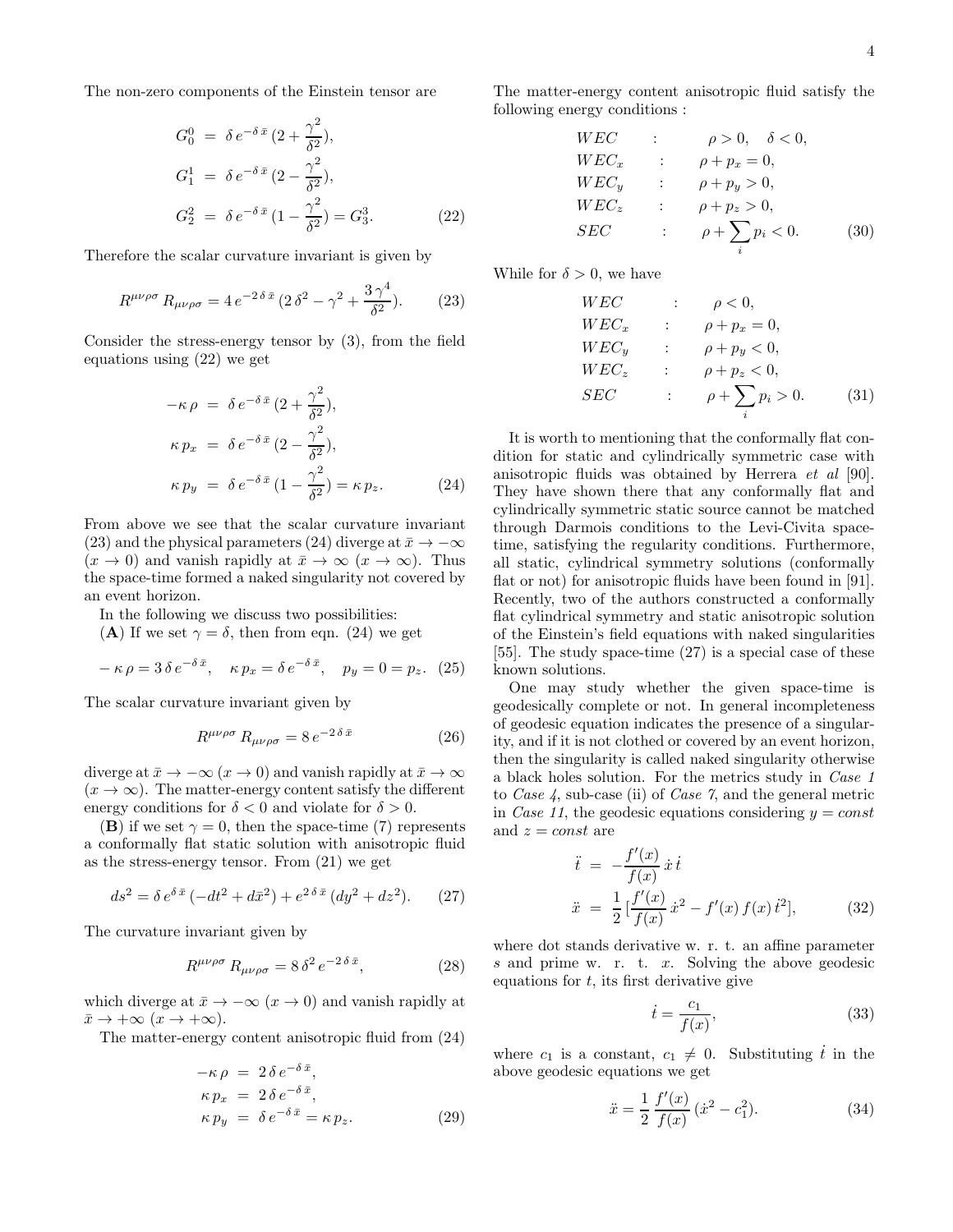Its solution in first derivative gives

$$
\dot{x}(s) = \sqrt{c_1^2 + c_2 f(x)},\tag{35}
$$

where  $c_2$  is a constant,  $c_2 \neq 0$ .

Below we consider Case 4 to show incompleteness of the geodesics path. Using  $f(x) = \delta x$  in Eq. (35), we get

$$
\dot{x}(s) = \sqrt{c_1^2 + c_2 \delta x(s)}
$$
\n
$$
\Rightarrow \frac{2}{c_2 \delta} \sqrt{c_1^2 + c_2 \delta x(s)} = (s + c_3)
$$
\n
$$
\Rightarrow x(s) = \frac{1}{c_2 \delta} \left[ \frac{c_2^2 \delta^2}{4} (s + c_3)^2 - c_1^2 \right]. \tag{36}
$$

If one choose the value of the affine parameter  $s = 0$ , from (36) we get

$$
x(s=0) = \frac{1}{c_2 \delta} \left[ \frac{c_2^2 c_3^2 \delta^2}{4} - c_1^2 \right] = 0,\tag{37}
$$

where we set  $c_3 = \frac{2c_1}{c_2 \delta} \neq 0$ . Therefore from Eq. (33) using  $f(x) = \delta x$ , we get

$$
\dot{t}(s) = \frac{c_1}{\delta x(s)} = \frac{c_1 c_2}{\left[\frac{c_2^2 \delta^2}{4} (s + c_3)^2 - c_1^2\right]}
$$

$$
= \frac{c_1 c_2}{\left[\frac{c_2^2 \delta^2}{4} (s + \frac{2c_1}{c_2 \delta})^2 - c_1^2\right]}
$$
(38)

which is unbounded at  $s = 0$ . Hence the geodesic path  $\dot{t}$  is incomplete and the space-time is geodesically incomplete. Since the solution is neither a black hole model nor exist an event horizon. Therefore the solution possess a naked singularity.

Similarly, one can easily check using the function  $f(x)$ given in *Case 1* to *Case 3* that the first derivative t is unbounded/infinite for finite values of the affine parameter including  $s = 0$ , and so the space-time including the general metric in Case 11 is geodesically incomplete.

Case 5: 
$$
\beta \neq 0
$$
,  $\alpha = 0$ ,  $\Lambda \neq 0$ ,  $\delta = 0$ ,  $\gamma \neq 0$ .

The scalar curvature invariant is given by

$$
R_{\mu\nu\rho\sigma} R^{\mu\nu\rho\sigma} = \frac{48 \beta^2}{x^6} - \frac{8 \gamma^2}{x^2} + \frac{108 x^2 \gamma^4}{(-6 \beta + \Lambda x^3)^2} + \frac{8}{3} [\Lambda^2 - \frac{54 \beta \gamma^2 (3 \beta + x^3 \Lambda)}{(-6 \beta x + x^4 \Lambda)^2}].
$$
 (39)

From above one can easily check that the curvature scalar diverge at  $x = 0$  and approaches  $\frac{8\Lambda^2}{3}$  at  $x \to \pm \infty$ .

Now, we are going to discuss the region  $x > 0$  and  $x < 0$ , respectively in this space-time.

In the region  $x > 0$ , two possibilites arise:

$$
\underline{Sub\text{-}case} \text{ (i): Considering } \beta \to -\beta \text{ and } \Lambda \to -\Lambda.
$$

The function  $f(x)$  and the quantity  $k(x)$  under this case

$$
f(x) = \left(\frac{\Lambda}{3}x^2 - \frac{2\beta}{x}\right) = \frac{2\beta}{x}\left(\frac{x^3}{x_0^3} - 1\right),
$$
  
\n
$$
k(x) = \left(\frac{\Lambda}{3}x + \frac{\beta}{x^2}\right) = \beta x \left(\frac{2}{x_0^3} + \frac{1}{x^3}\right).
$$
 (40)

The function  $f(x)$  is space-like in the regions  $x > x_0$  and time-like in  $0 < x < x_0$ . The quantity  $k(x)$  for  $f(x_0) = 0$ is given by  $k(x_0) = \frac{\Lambda}{2} x_0$  which is space-like where,  $x_0 =$  $(\frac{6\beta}{\Lambda})^{\frac{1}{3}}$ . The metric under this case is asymptotically antide Sitter (AdS) spaces.

From the field equations using (2) and (11), we get

$$
\kappa \rho = \kappa p = -\frac{\gamma^2}{\frac{2\beta}{x} \left(\frac{x^3}{x_0^3} - 1\right)}.\tag{41}
$$

The matter-energy content satisfy the different energy conditions in the regions  $x < x_0$  and violate in  $x > x_0$ .

To show that the region  $x \leq x_0$  represent a black hole region for the metric (7) under this case with an event horizon exist at  $x = x_0$ , we apply the theorem (theorem 1.2.5) [92]. For that we do the transformation

$$
dt \to dv - \frac{dx}{f(x)},\tag{42}
$$

into the metric (7), we get

$$
ds^{2} = -f(x) dv^{2} + 2 dv dx + x^{2} [H(v, x) dy^{2} + \frac{1}{H(v, x)} dz^{2}]
$$
  
=  $-g_{vv} dv^{2} + 2 dv dx + g_{yy} dy^{2} + g_{zz} dz^{2},$  (43)

where

$$
H(v,x) = e^{-2\gamma v} e^{2\gamma \int \frac{dx}{f(x)}}, \quad g_{vv} = f(x), \quad g_{yy} = x^2 H(v,x),
$$
  

$$
g_{vx} = 1 = g_{xv}, \quad g_{zz} = x^2 H^{-1}(v,x).
$$
 (44)

The inverse metric tensor for the metric (43) can be express as

$$
g^{\mu\nu}\partial_{\mu}\partial_{\nu} = 2\partial_v\partial_x + f(x)\partial_x^2 + x^{-2}H^{-1}(v,x)\partial_y^2
$$
  
+ 
$$
x^{-2}H(v,x)\partial_z^2.
$$
 (45)

As the metric component  $g^{vv}$  from (43) is

$$
g^{vv} = 0 \Rightarrow g(\nabla v, \nabla v) = 0,\tag{46}
$$

which implies that the integral curves of

$$
\nabla v = g^{\mu\nu} \, \partial_{\mu} \, v \, \partial_{\nu} = \partial_x,\tag{47}
$$

are null, affinely parameterised geodesics, that means, the curves are the null geodesics (since the conditions  $X^{\nu} \nabla_{\nu} X^{\mu} = 0$  hold where, we have defined  $X = \nabla \nu$ .

From the metric (43), we have

$$
\nabla x = g^{\mu\nu} \partial_{\mu} x \partial_{\nu} = \partial_{\nu} + f(x) \partial_{x} = \partial_{\nu}
$$
 (48)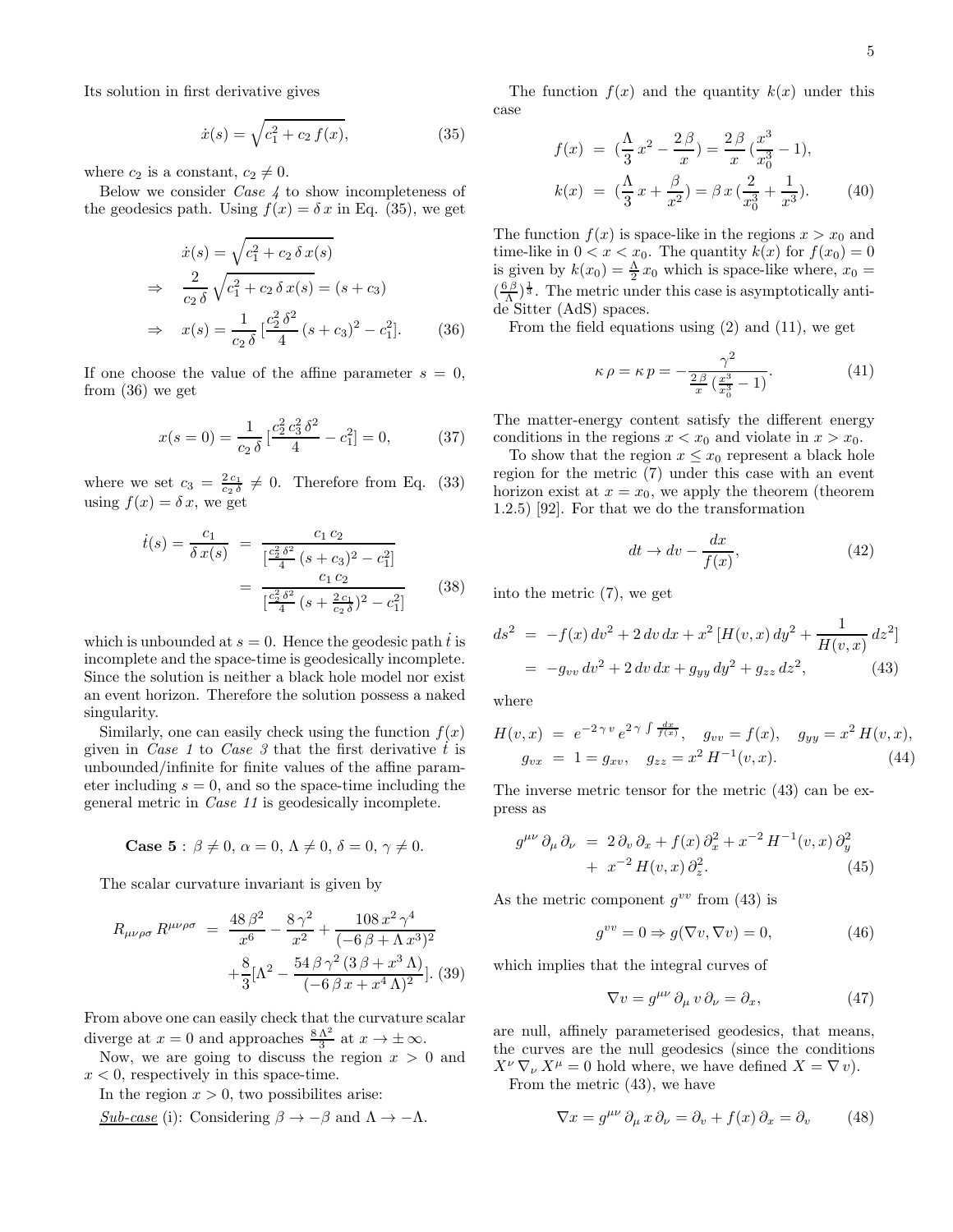provided  $f(x) = 0 \Rightarrow x = x_0$ . Since at  $x = x_0$ , the metric function  $f(x) = 0$  which implies  $g^{xx} = 0$ , the null hypersurface condition. Therefore the curves  $\gamma(\lambda)$  defined by  $\{v = v(\lambda), \quad x = x_0, \quad y = y_0 = const, \quad z =$  $z_0 = const$  are the null geodesic where,  $\lambda$  is an affine parameter. They are, that is, the null geodesics are the generators of the event horizon. Thus the solution represent a black hole model of stiff fluid in the background of anti-de-Sitter (AdS) spaces.

Again let  $\gamma(s) = (v(s), x(s), y(s), z(s))$  be a future directed time-like curve. From the metric (43) the condition  $g(\dot{\gamma}, \dot{\gamma}) < 0$  gives

$$
-f(x)\,\dot{v}^2 + 2\,\dot{v}\,\dot{x} + x^2\,[H(v,x)\,\dot{y}^2 + H^{-1}(v,x)\,\dot{z}^2] < 0. \tag{49}
$$

This implies that

$$
\dot{v}(-f(x)\,\dot{v}+2\,\dot{x}) < 0,\tag{50}
$$

where we have set  $y = y_0$  and  $z = z_0$  where,  $y_0$ ,  $z_0$ are constants. It follows that  $\dot{v}$  does not change sign on future directed time-like curves. Since  $\dot{v} > 0$  in the region  $x > x_0$  (from the standard choice of time orientation), which leads to

$$
(-f(x)\,\dot{v} + 2\,\dot{x}) < 0. \tag{51}
$$

For  $x \leq x_0$  region, the first term is non-negative which enforces  $\dot{x}$  < 0 on all future directed time-like curves in that region. Thus,  $x$  is a decreasing function along such curves, which implies that future directed time-like curves would cross the hypersurface  $\{x = x_0 = (\frac{6\beta}{\Lambda})^{\frac{1}{3}}\}$ if coming from the region  $\{x > x_0\}$ .

For light-like curves, from the metric (43) the null condition implies that  $(y = const, z = const)$ 

$$
-f(x) dv + 2 dx = 0 \Rightarrow 2 \frac{dx}{dv} = f(x).
$$
 (52)

Thus we see that

$$
\frac{dx}{dv} = \frac{1}{2} f(x) = \frac{\beta}{x} \left( \frac{x^3}{x_0^3} - 1 \right) > 0 \quad \text{for} \quad x > x_0
$$
  
< 0 \quad \text{for} \quad x < x\_0 \tag{53}

Consider a congruence of null geodesics with tangent  $k^{\mu} = \frac{dx^{\mu}}{d\lambda}$ , where  $\lambda$  is an affine parameter and satisfy the following condition

$$
k^{\mu} k_{\mu} = 0 \quad , \quad k^{\nu} \nabla_{\nu} k^{\mu} = 0. \tag{54}
$$

Picking another null vector field  $l^{\mu}$ , such that  $l^{\mu} l_{\mu} = 0$ and  $k^{\mu} l_{\mu} = -1$ . The purely spatial metric  $h_{\mu\nu}$ , in the two-space orthogonal to  $k^{\mu}$  is defined by

$$
h_{\mu\nu} = g_{\mu\nu} + k_{\mu} l_{\nu} + l_{\mu} k_{\nu}, \tag{55}
$$

where  $h_{\mu\nu} k^{\nu} = h_{\mu\nu} l^{\nu} = 0$ ,  $h^{\mu}_{\mu} = 2$  and  $h^{\mu}_{\nu}$  is the projection operator.

Let us consider a closed two-surface,  $S$ , of constant  $v$ and  $x$ , from the metric  $(43)$  we have two null vector fields

$$
k^{\mu} = -\partial_x \quad \text{(the inner null normal)}
$$
  

$$
l^{\mu} = \partial_v + \frac{1}{2} f(x) \partial_x \text{ (the outer null normal). (56)}
$$

We compute the expansion scalar associated with  $k, l$  for two-surface [93, 94]

$$
\Theta_k = h^{\mu\nu} \nabla_{\nu} k_{\mu} = -\frac{2}{x}
$$
  
\n
$$
\Theta_l = h^{\mu\nu} \nabla_{\nu} l_{\mu} = \frac{f(x)}{x} = \frac{2\beta}{x^2} (\frac{x^3}{x_0^3} - 1).
$$
 (57)

Once we have the expansions, following Penrose [95] we can define that the two-surface,  $S$ , of constant v and x is trapped, marginally trapped, or untrapped, according to whether  $\Theta_l \Theta_k > 0$ ,  $\Theta_l \Theta_k = 0$ , or  $\Theta_l \Theta_k < 0$ . An apparent horizon, or trapping horizon in Hayward's terminology [44, 96] is defined as a hypersurface foliated by marginally trapped surfaces. In addition, in regions of mild curvature or a *normal* surface corresponds to  $\Theta_l > 0$ and  $\Theta_k < 0$ . However, this need not be the case in regions of strong curvature.

Thus in our case

$$
\Theta_l > 0 \quad \text{for} \quad x > x_0
$$
  
= 0 for  $x = x_0$   
< 0 for  $x < x_0$  (58)

Thus, in the quotient manifold with metric  $q =$  $-f(x) dv<sup>2</sup> + 2 dv dx$ , we have

Regular region, 
$$
R = \{(v, x) : x > x_0\}
$$
,  
Trapped region,  $T = \{(v, x) : x < x_0\}$ ,  
Apparent region,  $A = \{(v, x) : x = x_0\}$ . (59)

The induced metric on A is

$$
h = 2 dv dx = 2 \left(\frac{1}{2} f(x) dv\right) dv = f(x) dv^2 = 0, \quad (60)
$$

a null hypersurface condition, where we have used Eq. (53). So A is a null hypersurface.

The 2-surface  $S$  with  $\Theta_k<0$  [93–97]

S is called untrapped if 
$$
\Theta_l > 0
$$
  
marginally trapped if  $\Theta_l = 0$   
trapped if  $\Theta_l < 0$  (61)

and we can rephrase the above result as the statement

$$
S_{v,x} \quad \text{is untrapped} \quad \text{for} \quad x > x_0
$$
\nmarginally trapped for  $x = x_0$ 

\ntrapped for  $x < x_0$ 

\n(62)

A future outer trapping horizon (FOTH) is the closure of a surface foliated by marginal surfaces, such that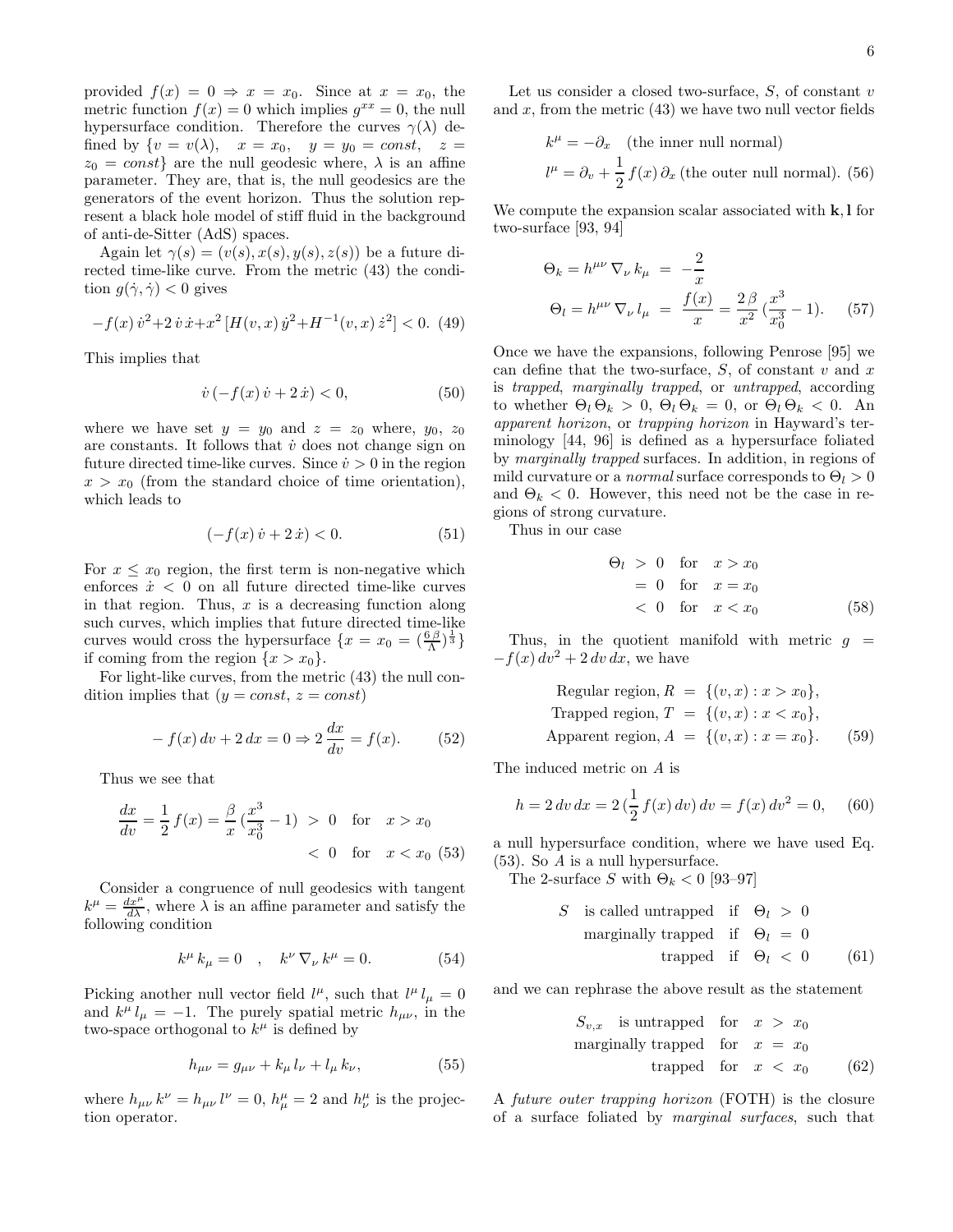$k^{\mu} \nabla_{\mu} \Theta_l < 0$ ,  $\Theta_l = 0$  and  $\Theta_k < 0$ . In our case, we have

$$
k^{\mu} \nabla_{\mu} \Theta_l = -2 \beta \left( \frac{2}{x^3} + \frac{1}{x_0^3} \right) < 0,\tag{63}
$$

since  $\beta > 0$ .

Thus from above we have seen that the solution represent a black holes model in the backgrounds of anti-de Sitter (AdS) spaces with black holes region  $x \leq x_0$ .

Sub-case (ii): Considering  $\beta > 0$  and  $\Lambda > 0$ .

The function  $f(x)$  and the quantity  $k(x)$  under this case

$$
f(x) = \left(\frac{2\beta}{x} - \frac{\Lambda}{3}x^2\right) = \frac{2\beta}{x}\left(1 - \frac{x^3}{x_0^3}\right)
$$
  

$$
k(x) = -\left(\frac{\beta}{x^2} + \frac{\Lambda}{3}x\right)
$$
 (64)

From the field equations using  $(2)$  and  $(11)$ , we get

$$
\kappa \rho = \kappa p = -\frac{\gamma^2}{\frac{2\beta}{x} \left(1 - \frac{x^3}{x_0^3}\right)}.\tag{65}
$$

The space-time (7) shows a true curvature singularity at  $x = 0$ . The metric component  $g^{xx}$  is given by

$$
g^{xx} = g(\nabla x, \nabla x) = f(x) = \left(\frac{2\,\beta}{x} - \frac{\Lambda}{3}x^2\right) = \frac{2\,\beta}{x}\left(1 - \frac{x^3}{x_0^3}\right),\tag{66}
$$

which is time-like in the region  $x > x_0$  and space-like in  $0 < x < x_0$ . The matter-energy content stiff fluid satisfy the energy conditions in the region  $x > x_0$  and violate in  $0 < x < x_0$ .

Here for light-like curves, we have

$$
\frac{dx}{dv} = \frac{1}{2} f(x) = \frac{\beta}{x} (1 - \frac{x^3}{x_0^3}) > 0 \quad \text{for} \quad x < x_0
$$
  
< 0 \quad \text{for} \quad x > x\_0 (67)

We have obtained the expansions scalar as follows:

$$
\Theta_k = h^{\mu\nu} \nabla_{\nu} k_{\mu} = -\frac{2}{x},
$$
  
\n
$$
\Theta_l = h^{\mu\nu} \nabla_{\nu} l_{\mu} = \frac{f(x)}{x} = \frac{2\beta}{x^2} (1 - \frac{x^3}{x_0^3}).
$$
 (68)

Thus in our case

$$
\Theta_l > 0 \quad \text{for} \quad x < x_0
$$
\n
$$
= 0 \quad \text{for} \quad x = x_0
$$
\n
$$
< 0 \quad \text{for} \quad x > x_0 \tag{69}
$$

For 2-surface S with  $\Theta_k < 0$ , the above result as the statement in the present case

$$
S_{v,x} \quad \text{is untrapped} \quad \text{for} \quad x < x_0
$$
\nmarginally trapped for  $x = x_0$ 

\ntrapped for  $x > x_0$  (70)

Thus, in the quotient manifold with metric  $g =$  $-f(x) dv<sup>2</sup> + 2 dv dx$ , we have

Regular region, 
$$
R = \{(v, x) : x < x_0\}
$$
,  
Trapped region,  $T = \{(v, x) : x > x_0\}$ ,  
Apparent region,  $A = \{(v, x) : x = x_0\}$ .

The induced metric on A is

$$
h = 2 dv dx = 2 \left(\frac{1}{2} f(x) dv\right) dv = f(x) dv^2 = 0, \quad (71)
$$

a null hypersurface condition, where we have used Eq. (74). So A is a null hypersurface.

From above analysis it is clear that the solution represent a black holes model in de-Sitter spaces background where the trapped region in  $x > x_0$  and untrapped (regular) region in  $x < x_0$ .

In the region  $x < 0$ , two possibilities arise here.

Sub-case (i): Considering  $\Lambda > 0$  and  $\beta \rightarrow -\beta$ 

The function  $f(x)$  and the quantity  $k(x)$  under this case are

$$
f(x) = \left(\frac{2\,\beta}{x} - \frac{\Lambda}{3}x^2\right), \quad k(x) = -\left(\frac{\beta}{x^2} + \frac{\Lambda}{3}x\right). \tag{72}
$$

Setting  $f(x) = 0$  implies  $x = x_0 = \left(\frac{6\beta}{\Lambda}\right)^{\frac{1}{3}} > 0$ . Therefore the quantity  $k(x) = -\frac{\Lambda}{2}x_0 < 0$  is time-like. The spacetime possess a true curvature singularity at  $x = 0$  which is covered by an event horizon.

The physical parameters associated with the fluid

$$
\kappa \rho = \kappa p = -\frac{\gamma^2}{\left(\frac{2\beta}{x} - \frac{\Lambda}{3}x^2\right)}.\tag{73}
$$

The energy-density of stress-energy tensor violate the energy conditions in the region  $0 < x < x_0$ , whereas obeying the energy conditions in the exterior region  $x > x_0$ . Thus the non-static solution represents a black holes model with stiff fluid as the sources and the solution is asymptotically de-Sitter spaces.

Sub-case (ii): Considering  $\Lambda \to -\Lambda$  and  $\beta > 0$ 

The function  $f(x)$  and the quantity  $k(x)$  under this case are

$$
f(x) = \left(\frac{\Lambda}{3}x^2 - \frac{2\beta}{x}\right), \quad k(x) = \left(\frac{\beta}{x^2} + \frac{\Lambda}{3}x\right). \tag{74}
$$

Setting  $f(x) = 0$  implies  $x = x_0 = \left(\frac{6\beta}{\Lambda}\right)^{\frac{1}{3}}$ . Therefore the quantity  $k(x_0) = \frac{\Lambda}{2} x_0 > 0$  is space-like. The space-time possess a true curvature singularity at  $x = 0$  covered by an event hrizon.

The physical parameters associated with the fluid in the region  $x < 0$  are

$$
\kappa \rho = \kappa p = -\frac{\gamma^2}{\left(\frac{\Lambda}{3}x^2 - \frac{2\beta}{x}\right)}.\tag{75}
$$

The energy-density satisfy the energy conditions in the region  $0 < x < x_0$ , whereas it violate in the region  $x >$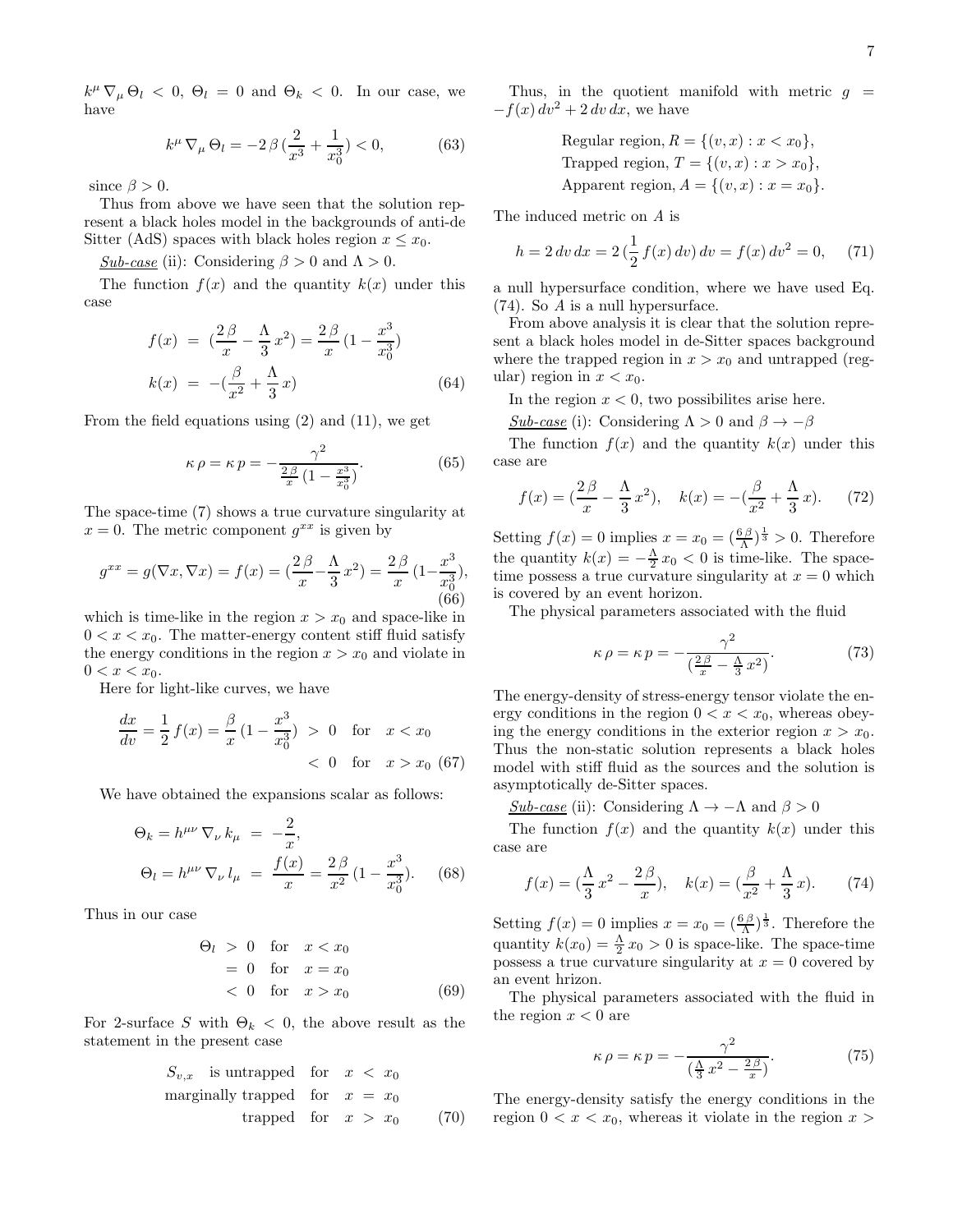$x_0$ . Thus the solution represent black holes model with stiff fluid as the stress-energy tensor and the solution is asymptotically anti-de-Sitter (AdS) spaces.

**Case 6**: 
$$
\beta = 0
$$
,  $\alpha \neq 0$ ,  $\Lambda = 0$ ,  $\gamma = 0$ ,  $\delta < 0$ .

The space-time under this case reduces to a static solution

$$
ds^{2} = -f(x) dt^{2} + f^{-1}(x) dx^{2} + x^{2} (dy^{2} + dz^{2}), \quad (76)
$$

where the function  $f(x)$  and the quantity  $k(x)$  are

$$
f(x) = \left(\frac{\alpha^2}{x^2} + \delta x\right), \quad k(x) = \left(\frac{\delta}{2} - \frac{\alpha^2}{x^3}\right). \tag{77}
$$

Setting  $f(x_0) = 0$  which implies  $x = x_0 = \left(\frac{\alpha^2}{\delta_0}\right)$  $\frac{\alpha^2}{\delta_0}$ )<sup>1/3</sup>, where  $\delta = -\delta_0$  for  $\delta_0 > 0$ . Therefore the quantity  $k(x_0) =$  $-\frac{3}{2}\delta_0$  is time-like. Note that in the region  $0 < x < x_0$ , the function  $f(x) > 0$ , therefore the coordinate t is timelike and x is space-like and vice-versa in the region  $x >$  $x_0$ .

The scalar curvature invariant is given by

$$
R^{\mu\nu\rho\sigma} R_{\mu\nu\rho\sigma} = \frac{8\left(7\,\alpha^4 - x^3\,\alpha^2\,\delta + x^6\,\delta^2\right)}{x^8},\tag{78}
$$

From above it is clear that the scalar curvature diverge at  $x = 0$  clothed by an event horizon  $x = x_0$ . By analysing the same procedure as done earlier, one can easily show that the present solution represent a static charged black holes model.

Considering the stress-energy tensor the electromagnetic field coupled with anisotropic fluid (3), from the field equations using (11) we get

$$
B = \frac{\alpha}{\sqrt{2}}, \quad \kappa \rho = \frac{2\,\delta_0}{x} = -\kappa \, p_x, \quad \kappa \, p_y = \kappa \, p_z = -\frac{\delta_0}{x},\tag{79}
$$

where the electromagnetic field tensor  $F_{32} = -F_{23} =$  $B^1 = B$  such that the electromagnetic EMT is

$$
-T_0^0 = -T_1^1 = T_2^2 = T_3^3 = \frac{2}{\kappa} \times \frac{B^2}{x^4}.
$$
 (80)

The energy density of anisotropic fluid is positive in the region  $x > 0$ , where the pressure components are negative. The matter-energy source satisfy the following energy conditions (6) in region  $x > 0$  only.

$$
WEC \t\t ; \t\rho > 0,
$$
  
\n
$$
WEC_x \t\t ; \t\rho + p_x = 0,
$$
  
\n
$$
WEC_y \t\t ; \t\rho + p_y > 0,
$$
  
\n
$$
WEC_z \t\t ; \t\rho + p_z > 0,
$$
  
\n
$$
SEC \t\t ; \t\rho + \sum_i p_i < 0.
$$
\n(81)

Case 7: 
$$
\beta = 0
$$
,  $\alpha \neq 0$ ,  $\Lambda > 0$ ,  $\gamma \neq 0$ ,  $\delta = 0$ .

The function  $f(x)$  and the quantity  $k(x)$  under this case are

$$
f(x) = \left(\frac{\alpha^2}{x^2} - \frac{\Lambda}{3} x^2\right), \quad k(x) = -\left(\frac{\alpha^2}{x^3} + \frac{\Lambda}{3} x\right). \tag{82}
$$

The scalar curvature invariant is given by

$$
R^{\mu\nu\rho\sigma} R_{\mu\nu\rho\sigma} = 8 \left[ \frac{7\alpha^4}{x^8} - \frac{\gamma^2}{x^2} + \frac{\Lambda^2}{3} \right] + \frac{108\gamma^4}{x^4 \left( -\frac{3\alpha^2}{x^4} + \Lambda \right)^2} - \frac{96\alpha^2\gamma^2 \left( \frac{3\alpha^2}{x^4} + \Lambda \right)}{x^6 \left( -\frac{3\alpha^2}{x^4} + \Lambda \right)^2}.
$$
 (83)

From above it is clear that there is a true curvature singularity at  $x = 0$  and a coordinate singularity at  $x = x_0 = \left(\frac{3\alpha^2}{\Lambda}\right)$  $\frac{\alpha^2}{\Lambda}$ <sup>1</sup> which can be remove by the following transformations:

$$
t \to v + \frac{x_0^3}{4\alpha^2} \left[ 2\tan^{-1}\left(\frac{x}{x_0}\right) + \ln\left(\frac{x - x_0}{x + x_0}\right) \right],\tag{84}
$$

we get

$$
ds^{2} = -f(x) dv^{2} + 2 dv dx + x^{2} [A(v, x) dy^{2} + \frac{1}{A(v, x)} dz^{2}],
$$
\n(85)

where

$$
A(v,x) = e^{-2\gamma v} \times e^{-\gamma \frac{x_0^3}{2\alpha^2} [2 \tan^{-1}(\frac{x}{x_0}) + \ln(\frac{x-x_0}{x+x_0})]}.
$$
 (86)

Choosing the electromagnetic field tensor  $F_{32}$  =  $-F_{23} = B<sup>1</sup> = B$  such that the electromagnetic EMT  $(4)$  is

$$
-T_0^0 = -T_1^1 = T_2^2 = T_3^3 = \frac{2}{\kappa} \times \frac{B^2}{x^4}.
$$
 (87)

Considering the stress-energy tensor the electromagnetic field coupled with perfect fluid (2), from the field equations using (11) we get

$$
B = \frac{\alpha}{\sqrt{2}}, \quad \kappa \,\rho = \kappa \, p = \frac{\gamma^2}{\left(-\frac{\alpha^2}{x^2} + \frac{\Lambda}{3} x^2\right)}, \quad \Lambda > 0. \tag{88}
$$

We have seen that in the region  $x < x_0$ , t is time-like and  $x$  is a space-like coordinate. The energy-density as well as pressures in this region are negative violating the different energy conditions. On the other hand, in the region  $x > x_0$ , t is space-like and x is time-like coordinate. The energy density as well as the isotropic pressure are positive satisfying the different energy conditions. In addition, at spatial infinity along x-direction *i.e.*,  $x \to \pm \infty$ , the space-time is asymptotically de-Sitter space (since  $R^{\mu\nu\rho\sigma} R_{\mu\nu\rho\sigma} \rightarrow \frac{8 \Lambda^2}{3}$ . Furthermore, the non-zero Weyl scalars are  $\Psi_0 \neq 0$ ,  $\Psi_2 \neq 0$  and  $\Psi_4 \neq 0$ . By analysing the same procedure done earlier one can easily show that  $x=x_0=(\frac{3\alpha^2}{\Lambda})$  $\frac{\alpha^2}{\Lambda}$ <sup>1</sup> represent a black holes event horizon. Therefore the studied metric is an algebraically general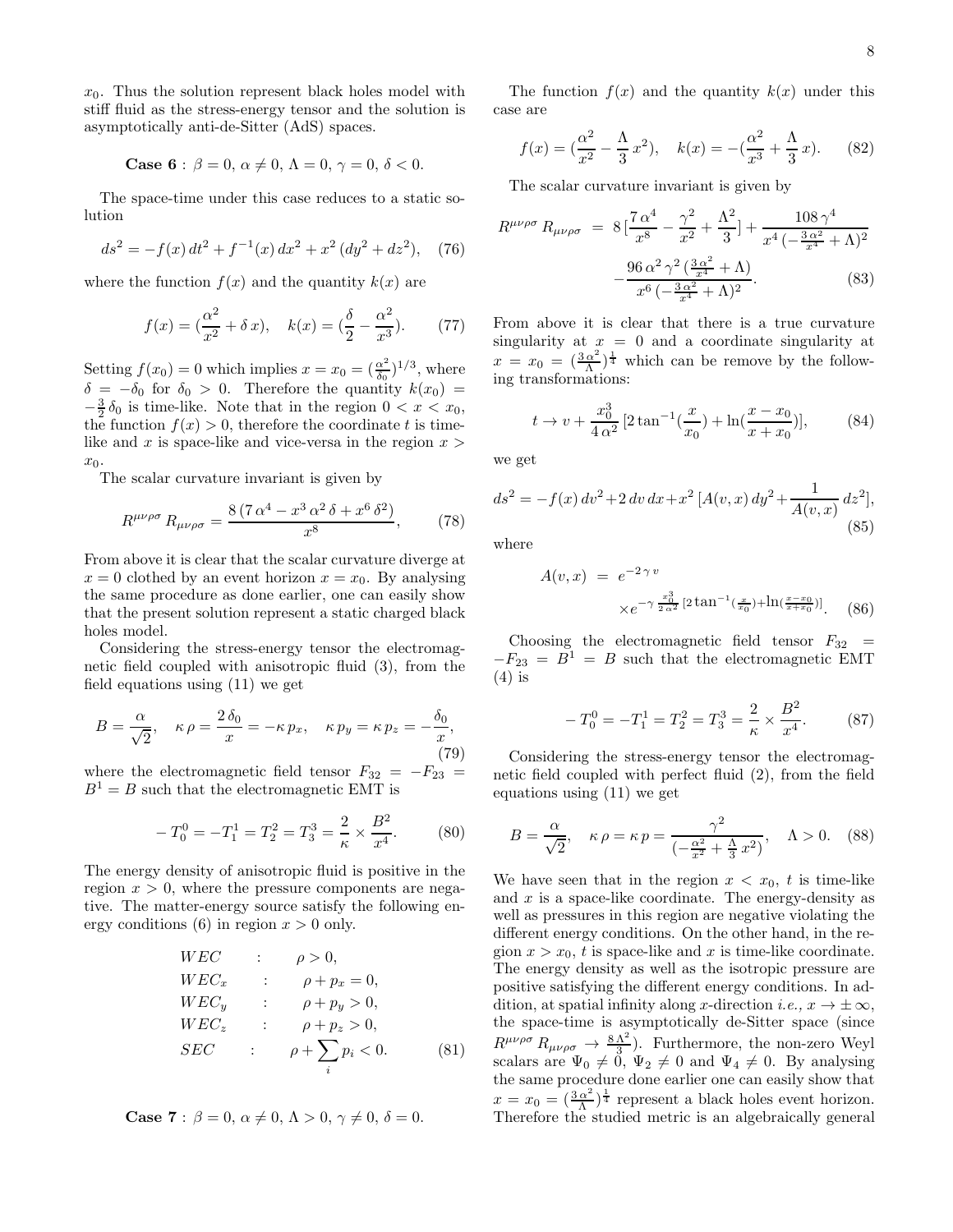(Petrov type I) non-static charged black holes solution of the Einstein's field equations. Hence the solution with stress-energy tensor stiff fluid coupled with a non-null electromagnetic field (since  $F^{\mu\nu} F_{\mu\nu} \neq 0$ ) in the background of de-Sitter spaces (dS) represent a non-static charged black holes model.

Now we will discuss two sub-cases as below:

Sub-case (i): If one takes  $\gamma = 0$ , then the non-static solution reduces to static one given by

$$
ds^{2} = -\left(\frac{\alpha^{2}}{x^{2}} - \frac{\Lambda}{3}x^{2}\right)dt^{2} + f^{-1}(x) dx^{2} + x^{2} (dy^{2} + dz^{2}).
$$
\n(89)

The matter-energy source corresponds to non-null electromagnetic field in the background of de-Sitter Universe. The surface gravity  $k(x)$  for  $f(x_0) = 0$  is  $k(x_0) = -\frac{2\Lambda}{3}x_0$ which is time-like where,  $x_0 = \left(\frac{3\alpha^2}{\Lambda}\right)$  $\frac{\alpha^2}{\Lambda}$ <sup> $\frac{1}{4}$ </sup> (since  $\Lambda > 0$ ). To overcome the coordinate singularity at  $x = x_0 = \left(\frac{3\alpha^2}{\Lambda}\right)$  $\frac{\alpha^2}{\Lambda}\big)^{\frac{1}{4}},$ we do the following transformation

$$
t \to v + \frac{x_0^3}{4\alpha^2} \left[ 2\tan^{-1}\left(\frac{x}{x_0}\right) + \ln\left(\frac{x - x_0}{x + x_0}\right) \right],\tag{90}
$$

into the metric (7), we get a static charged balck holes given by

$$
ds^{2} = -\left(\frac{\alpha^{2}}{x^{2}} - \frac{\Lambda}{3}x^{2}\right)dv^{2} + 2 dv dx + x^{2} (dy^{2} + dz^{2}),
$$
 (91)

which can also be obtain directly from (85) and (86) by substituting  $\gamma = 0$ .

The scalar curvature invariant (83) given by

$$
R^{\mu\nu\rho\sigma} R_{\mu\nu\rho\sigma} = \frac{8\Lambda^2}{3} + \frac{56\,\alpha^4}{x^8},\tag{92}
$$

diverge at  $x = 0$ . The true curvature singularity of the solution occurs at  $x = 0$  covered by an event horizon.

Therefore the type D solution with non-null electromagnetic field as the stress-energy tensor in the background of de-Sitter Universe represent a static charged black holes model.

Sub-case (ii): If one takes  $\Lambda = 0$  and  $\gamma = 0$ , then the static solution is given by

$$
ds^{2} = -\frac{\alpha^{2}}{x^{2}}dt^{2} + \frac{x^{2}}{\alpha^{2}}dx^{2} + x^{2}(dy^{2} + dz^{2}).
$$
 (93)

The above static solution corresponds to a non-null electromagnetic field with zero cosmological constant and the metric is of Petrov type D. By doing a transformation  $t \to v - \frac{x^3}{3\alpha^2}$  into the above metric, one will get

$$
ds^{2} = -\frac{\alpha^{2}}{x^{2}} dv^{2} + 2 dv dx + x^{2} (dy^{2} + dz^{2}).
$$
 (94)

The scalar curvature invariant (83) given by

$$
R^{\mu\nu\rho\sigma} R_{\mu\nu\rho\sigma} = \frac{56 \,\alpha^4}{x^8}.
$$
 (95)

diverge at  $x = 0$ . Thus the solution possess a true curvature singularity at  $x = 0$  which is not covered by an event horizon and therefore a naked singularity is formed in that sub-case. Thus the type D non-null electromagnetic field charged solution possess a naked singularity.

Case 8: 
$$
\beta \to -\beta
$$
,  $\alpha \neq 0$ ,  $\Lambda = 0$ ,  $\gamma \neq 0$ ,  $\delta = 0$ .

The function  $f(x)$  and the quantity  $k(x)$  under this case are

$$
f(x) = \left(\frac{\alpha^2}{x^2} - \frac{2\beta}{x}\right), \quad k(x) = \left(-\frac{\alpha^2}{x^3} + \frac{\beta}{x^2}\right). \tag{96}
$$

For  $f(x) = 0$  which implies  $x = x_0 = \frac{\alpha^2}{26}$  $\frac{\alpha^2}{2\beta}$ , the quantity  $k(x_0) = -\frac{4\beta^3}{\alpha^4}$ , is time-like.

The scalar curvature invariant is given by

$$
R^{\mu\nu\rho\sigma} R_{\mu\nu\rho\sigma} = \frac{8}{x^8} (7 \alpha^4 - 12 x \alpha^2 \beta + 6 x^2 \beta^2) + \frac{12 \gamma^4 x^4}{(\alpha^2 - 2 \beta x)^2} - \frac{8 \gamma^2}{x^2 (\alpha^2 - 2 \beta x)^2} \times (5 \alpha^4 - 14 x \alpha^2 \beta + 10 x^2 \beta^2). \tag{97}
$$

From above it is clear that there is a true curvature singularity at  $x = 0$  and a coordinate singularity at  $x = x_0 = \frac{\alpha^2}{2\beta}$  which can removable by suitable transformations.

Choosing the electromagnetic field tensor  $F_{32}$  =  $-F_{23} = B<sup>1</sup> = B$  such that the electromagnetic EMT  $(4)$  is

$$
-T_0^0 = -T_1^1 = T_2^2 = T_3^3 = \frac{2}{\kappa} \times \frac{B^2}{x^4}.
$$
 (98)

Considering the stress-energy tensor electromagnetic field coupled with perfect fluid (2), from the field equations using (11), we get

$$
B = \frac{\alpha}{\sqrt{2}} > 0, \quad \kappa \, \rho = \kappa \, p = \frac{\gamma^2}{\left(\frac{2\beta}{x} - \frac{\alpha^2}{x^2}\right)}.\tag{99}
$$

The perfect fluid which here is a stiff fluid satisfy the different energy conditions (6) in the region  $x > x_0$ , where t is space-like and  $x$  is time-like coordinate. On the other hand, the fluid violates the different energy conditions in the exterior region  $0 < x < x_0$ , where t is time-like and x is space-like coordinate.

If one choose  $\gamma = 0$ , then the solution represents a static charged black hole space-time with non-null electromagnetic field as the source. The metric under this condition is given by

$$
ds^{2} = -f(x) dt^{2} + f^{-1}(x) dx^{2} + x^{2} (dy^{2} + dz^{2}).
$$
 (100)

where  $f(x)$  is given in (96). By doing the following transformation

$$
dt \to dv - \frac{dx}{f(x)}\tag{101}
$$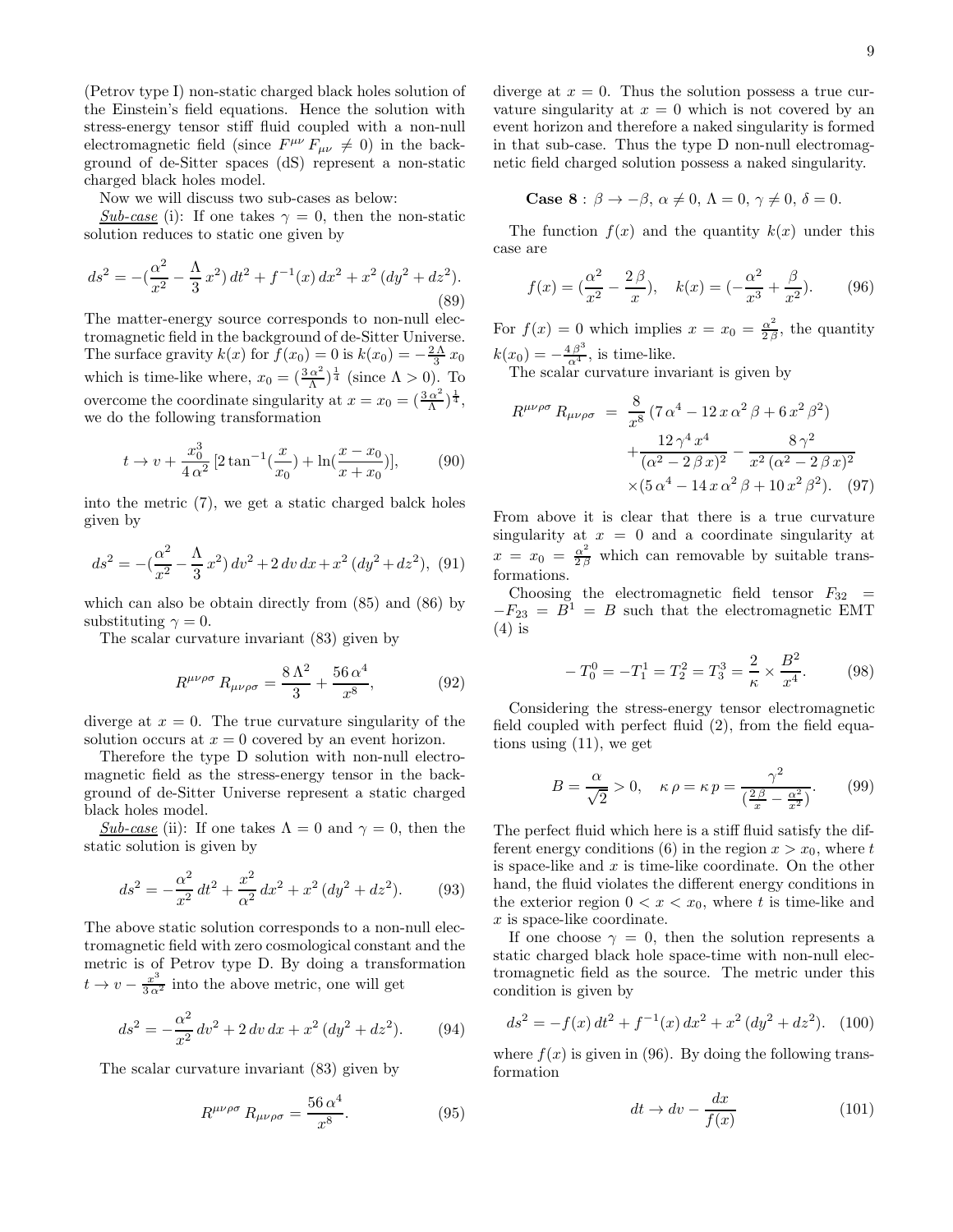into the metric (100), we get

$$
ds^{2} = -\left(\frac{\alpha^{2}}{x^{2}} - \frac{2\beta}{x}\right)dv^{2} + 2\,dv\,dx + x^{2}\left(dy^{2} + dz^{2}\right). \tag{102}
$$

By analysing the same procedure done earlier one can easily show that  $x = x_0 = \frac{\alpha^2}{2\beta}$  $\frac{\alpha}{2\beta}$  represent a black holes event horizon. Thus the solution represent a static charged black holes model with non-null electromagnetic field.

$$
\textbf{Case 9}: \, \beta \neq 0, \, \alpha=0, \, \Lambda=0, \, \gamma \neq 0, \, \delta \neq 0.
$$

The function  $f(x)$  and the quantity  $k(x)$  under this case are

$$
f(x) = \left(\frac{2\beta}{x} + \delta x\right), \quad k(x) = \frac{1}{2}\left(-\frac{2\beta}{x^2} + \delta\right). \tag{103}
$$

The scalar curvature invariant is given by

$$
R^{\mu\nu\rho\sigma} R_{\mu\nu\rho\sigma} = \frac{4}{x^6} \left[ 12 \beta^2 - x^4 \left( \gamma^2 - 2 \delta^2 \right) + \frac{\gamma^2 x^4 \left( -16 \beta^2 + 3 x^4 \gamma^2 \right)}{\left( 2 \beta + \delta x^2 \right)^2} \right].
$$
 (104)

Considering the stress-energy tensor anisotropic fluid (3), from the field equations using (11) we get

$$
-\kappa \rho = \frac{2\delta}{x} + \frac{\gamma^2}{\frac{2\beta}{x} + \delta x}, \quad \kappa p_x = \frac{2\delta}{x} - \frac{\gamma^2}{\frac{2\beta}{x} + \delta x},
$$

$$
\kappa p_y = \kappa p_z = \frac{\delta}{x} - \frac{\gamma^2}{\frac{2\beta}{x} + \delta x}.
$$
(105)

The matter-energy content violate the weak energy condition in the region  $x > 0$ .

Transforming  $t \to v - \int \frac{dx}{f(x)}$  into the metric, we get

$$
ds^{2} = -f(x) dv^{2} + 2 dv dx + x^{2} [H(v, x) dy^{2} + \frac{1}{H(v, x)} dz^{2}],
$$
\n(106)

where

$$
H(v, x) = e^{-2\gamma v} e^{2\gamma \int \frac{dx}{f(x)}}.
$$
 (107)

We will discuss the following sub-case:

Sub-case (i):  $\beta \rightarrow -\beta$ ,  $\delta > 0$ 

The quantity  $k(x)$  for  $f(x_0) = 0$  is  $k(x_0) = \delta > 0$  which is space-like, where  $x_0 = \sqrt{\frac{2\beta}{\delta}}$ . There is a true curvature  $\sqrt{\frac{2\beta}{\delta}}$ . singularity at  $x = 0$ , and a coordinate singularity at  $x =$ 

The Physical parameters associated with anisotropic fluid are

$$
-\kappa \rho = \frac{2\delta}{x} + \frac{\gamma^2}{(\delta x - \frac{2\beta}{x})}, \quad \kappa p_x = \frac{2\delta}{x} - \frac{\gamma^2}{(\delta x - \frac{2\beta}{x})},
$$

$$
\kappa p_y = \kappa p_z = \frac{\delta}{x} - \frac{\gamma^2}{(\delta x - \frac{2\beta}{x})}.
$$
(108)

The scalar curvature invariant from  $(104)$  diverge at  $x =$ 0, a true curvature singularity and at  $x = x_0$ , a coordinate singularity which we can removable. From the physical parameters (108), it is clear that in the region  $x > 0$ , the matter-energy content anisotropic fluid violate the different energy conditions in the exterior region  $x > x_0$ .

On the other hand, the matter-energy content satisfy the energy conditions in the region  $0 < x < x_0$ , that is, for  $f(x) < 0$  provided the condition  $\frac{\gamma^2}{\sqrt{2\pi}}$  $\frac{\gamma^2}{(\delta x - \frac{2\beta}{x})} > \frac{2\delta}{x}$  hold.

By analysing the same procedure done earlier one can easily show that the surface  $x = x_0 = \sqrt{\frac{2\beta}{\delta}}$  represent a black holes event horizon. Thus the non-static solution with stress-energy tensor the anisotropic fluid represents an uncharged black holes model.

For  $\gamma = 0$ , the solution (7) under this case represents a static uncharged black holes model with zero cosmological constant given by

$$
ds^{2} = -(\delta x - \frac{2\beta}{x}) dv^{2} + 2 dv dx + x^{2} (dy^{2} + dz^{2}), (109)
$$

with the physical parameters

$$
-\kappa \rho = \frac{2\delta}{x}, \quad \kappa p_x = \frac{2\delta}{x}, \quad \kappa p_y = \kappa p_z = \frac{\delta}{x}.
$$
 (110)

From above it is thus clear that the anisotropic fluid violate the weak energy conditions (WEC) in the region  $x > 0$  and satisfy in the region  $x < 0$ . Also the solution is asymptotically flat and provide an example of a static uncharged black holes model.

Sub-case (ii):  $\beta > 0$ ,  $\delta \rightarrow -\delta$ 

The quantity  $k(x)$  for  $f(x_0) = 0$  is  $k(x_0) = -\delta < 0$ which is time-like where,  $x = x_0 = \sqrt{\frac{2\beta}{\delta}}$ . There is a true curvature singularity at  $x = 0$ , and a coordinate singularity occurs at  $x = \sqrt{\frac{2\beta}{\delta}}$ .

The physical parameters associated with anisotropic fluid are

$$
\kappa \rho = \frac{2\delta}{x} - \frac{\gamma^2}{\frac{2\beta}{x} - \delta x}, \quad \kappa p_x = -\frac{2\delta}{x} - \frac{\gamma^2}{\frac{2\beta}{x} - \delta x},
$$

$$
\kappa p_y = \kappa p_z = -\frac{\delta}{x} - \frac{\gamma^2}{\frac{2\beta}{x} - \delta x}.
$$
(111)

The energy-density satisfy the weak energy-conditions in the region  $x > 0$  provided  $x < x_0$ .

By analysing the same procedure done earlier one can easily show that  $x = x_0 = \sqrt{\frac{2\beta}{\delta}}$  represent a black holes event horizon. Thus the non-static solution with stressenergy tensor anisotropic fluid represents an uncharged black holes model.

For  $\gamma = 0$ , from the metric (7) we get a static black hole space-time and the solution is asymptotically flat. The static black hole space-time with an event horizon  $x = x_0 = \sqrt{\frac{2\beta}{\delta}}$  is given by

$$
ds^{2} = -\left(\frac{2\beta}{x} - \delta x\right) dv^{2} + 2 dv \, dx + x^{2} \left(dy^{2} + dz^{2}\right), \tag{112}
$$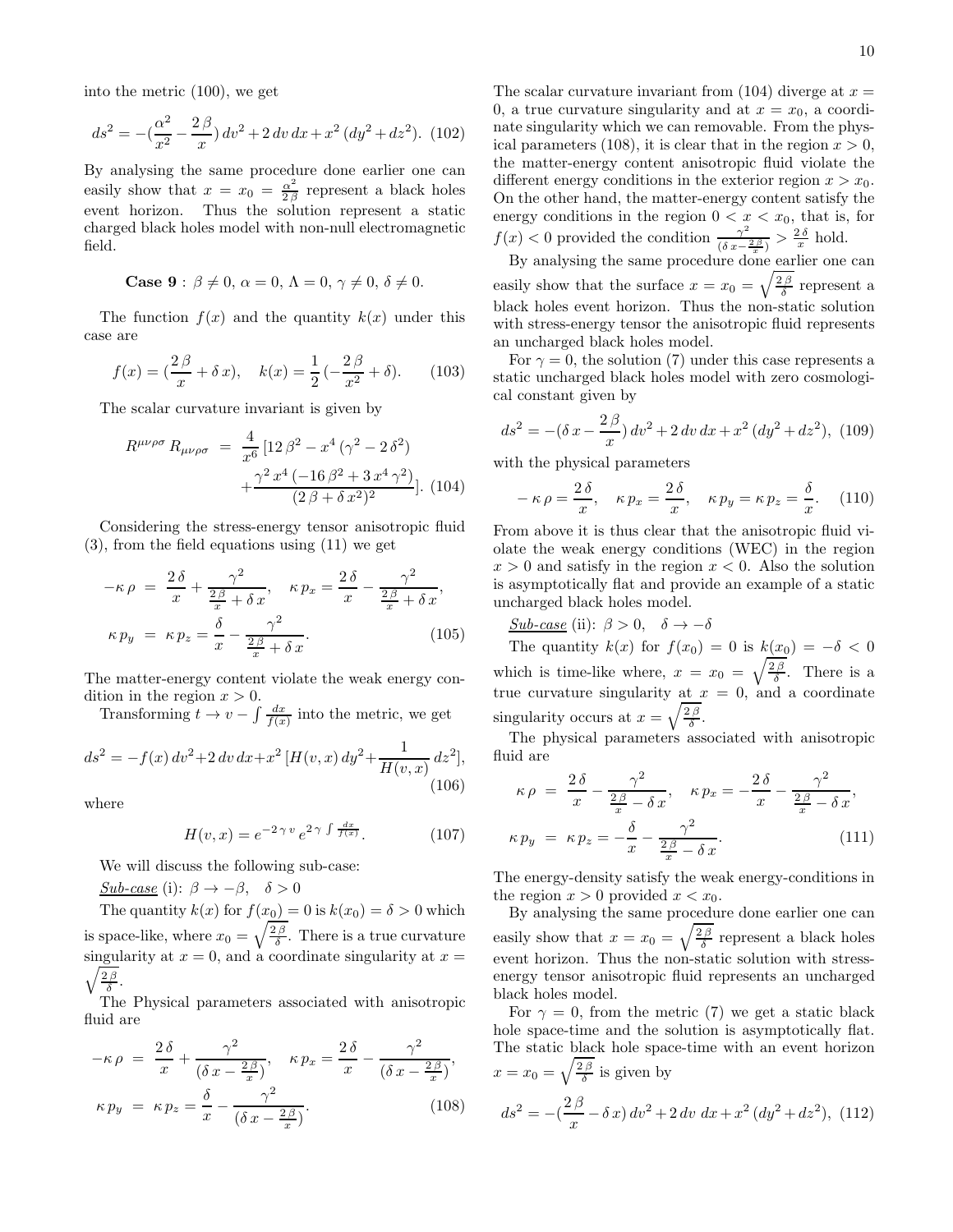with the physical parameters

$$
\kappa \rho = \frac{2 \delta}{x}, \quad \kappa p_x = -\frac{2 \delta}{x}, \quad \kappa p_y = \kappa p_z = -\frac{\delta}{x}.
$$
 (113)

The physical parameters satisfy the following conditions in the region  $x > 0$  as:

$$
WEC \t\t ; \t\rho > 0,
$$
  
\n
$$
WEC_x \t\t ; \t\rho + p_x = 0,
$$
  
\n
$$
WEC_y \t\t ; \t\rho + p_y > 0,
$$
  
\n
$$
WEC_z \t\t ; \t\rho + p_z > 0,
$$
  
\n
$$
SEC \t\t ; \t\rho + \sum_i p_i < 0.
$$
 (114)

And in the region  $x < 0$ , we have

W EC : ρ < 0, W EC<sup>x</sup> : ρ + p<sup>x</sup> = 0, W EC<sup>y</sup> : ρ + p<sup>y</sup> < 0, W EC<sup>z</sup> : ρ + p<sup>z</sup> < 0, SEC : ρ + X i p<sup>i</sup> < 0. (115)

Case 10 :  $\beta = 0$ ,  $\alpha = 0$ ,  $\Lambda \neq 0$ ,  $\gamma \neq 0$ ,  $\delta \neq 0$ .

The function  $f(x)$  and the quantity  $k(x)$  under this case are

$$
f(x) = (\delta x - \frac{\Lambda}{3} x^2), \quad k(x) = \frac{1}{2} (\delta - \frac{2\Lambda}{3} x). \tag{116}
$$

One can easily show that there is a true curvature singularity at  $x = 0$  covered by an event horizon.

The scalar curvature invariant is given by

$$
R^{\mu\nu\rho\sigma} R_{\mu\nu\rho\sigma} = \frac{4}{x^2} \left[ \frac{27\gamma^2}{(\Lambda x - 3\,\delta)^2} + \frac{2}{3} \left( 3\,\delta^2 - 3\,\delta\,x\,\Lambda + \Lambda^2\,x^2 \right) \right. \\
\left. - \frac{\gamma^2}{(\Lambda x - 3\,\delta)^2} \left( 9\,\delta^2 - 6\,x\,\Lambda\,\delta + 2\,x^2\,\Lambda^2 \right) \right].
$$
 (117)

From above we have seen that there is a true curvature singularity at  $x = 0$  covered by an event horizon. Note that there is coordinate singularity at  $x = x_0 = \frac{3\delta}{\Lambda}$ . By analysing the same procedure done earlier one can easily show that the surface  $x = x_0 = \frac{3\delta}{\Lambda}$  represents the event horizon of an uncharged black holes solution.

Considering the stress-energy tensor anisotropic fluid (3), from the field equations using (11) we get

$$
\Lambda < 0 \quad \text{or} \quad > 0,
$$
\n
$$
-\kappa \rho = \frac{2\delta}{x} + \frac{\gamma^2}{(\delta x - \frac{\Lambda}{3} x^2)}
$$
\n
$$
\kappa p_x = \frac{2\delta}{x} - \frac{\gamma^2}{(\delta x - \frac{\Lambda}{3} x^2)}
$$
\n
$$
\kappa p_y = \kappa p_z = \frac{\delta}{x} - \frac{\gamma^2}{\delta x - \frac{\Lambda}{3} x^2}.
$$
\n(118)

There are two possibilites arise as below:

(i) 
$$
\delta > 0
$$
,  $\Lambda > 0$ 

The quantity  $k(x)$  for  $f(x_0) = 0$  is  $k(x_0) = -\frac{\delta}{2} < 0$ which is time-like where,  $x_0 = \left(\frac{3\delta}{\Lambda}\right)$ . One can easily by suitable transformation show that the coordinate singularity occurs at  $x = \left(\frac{3\delta}{\Lambda}\right)$  can easily be remove.

Transforming  $t \to v + \frac{1}{\delta} \ln(\frac{x}{\Lambda x - 3\delta})$  into the metric, we get

$$
ds^{2} = -(\delta x - \frac{\Lambda}{3}x^{2}) dv^{2} + 2 dv dx
$$
  
+ $x^{2} [H(v, x) dy^{2} + H(v, x)^{-1} dz^{2}],$  (119)

where  $H(v, x) = e^{-2 \gamma v} \left(\frac{x}{\Lambda x - 3 \delta}\right)^{-\frac{2 \gamma}{\delta}}$ . For  $\gamma = 0$ , the solution (119) given by

$$
ds^{2} = -(\delta x - \frac{\Lambda}{3}x^{2}) dv^{2} + 2 dv dx + x^{2} (dy^{2} + dz^{2}), (120)
$$

represents a static uncharged black hole space-time with positive cosmological constant  $(Λ > 0)$ . The stressenergy tensor anisotropic fluid (118) satisfy the following energy-conditions in the region  $x < 0$ 

$$
WEC
$$
\n
$$
WEC_x
$$
\n
$$
WEC_y
$$
\n
$$
WEC_y
$$
\n
$$
WEC_z
$$
\n
$$
P + p_x = 0,
$$
\n
$$
WEC_y
$$
\n
$$
P + p_y > 0,
$$
\n
$$
Q + p_z > 0,
$$
\n
$$
SEC
$$
\n
$$
P + \sum_i p_i > 0.
$$
\n(121)

And in the region  $x > 0$ , we have

$$
WEC
$$
\n
$$
WEC_x
$$
\n
$$
WEC_y
$$
\n
$$
WEC_y
$$
\n
$$
WEC_z
$$
\n
$$
Q + p_x = 0,
$$
\n
$$
WEC_y
$$
\n
$$
Q + p_y < 0,
$$
\n
$$
WEC_z
$$
\n
$$
P + p_z < 0,
$$
\n
$$
SEC
$$
\n
$$
Q + \sum_i p_i < 0.
$$
\n(122)

Therefore the solution represent a static uncharged black hole models in the background of de-Sitter (dS) spaces.

(ii) 
$$
\delta \to -\delta
$$
,  $\Lambda \to -\Lambda$ 

The quantity  $k(x)$  for  $f(x_0) = 0$  is  $k(x_0) = \frac{\delta}{2} > 0$ which is space-like where,  $x_0 = \left(\frac{3\delta}{\Lambda}\right)$ . One can easily remove the coordinate singularity  $x = \left(\frac{3\delta}{\Lambda}\right)$  by suitable transformation.

Transforming  $t \to v + \frac{1}{\delta} \ln(\frac{x}{\Lambda x - 3 \delta})$  into the metric, one will get a non-static uncharged black holes solution given by

$$
ds^{2} = -(\frac{\Lambda}{3}x^{2} - \delta x) dv^{2} + 2 dv dx
$$
  
+ $x^{2} [M(v, x) dy^{2} + M(v, x)^{-1} dz^{2}],$  (123)

where

$$
M(v,x) = e^{-2\gamma v} \left(\frac{x}{\Lambda x - 3\delta}\right)^{-\frac{2\gamma}{\delta}}.
$$
 (124)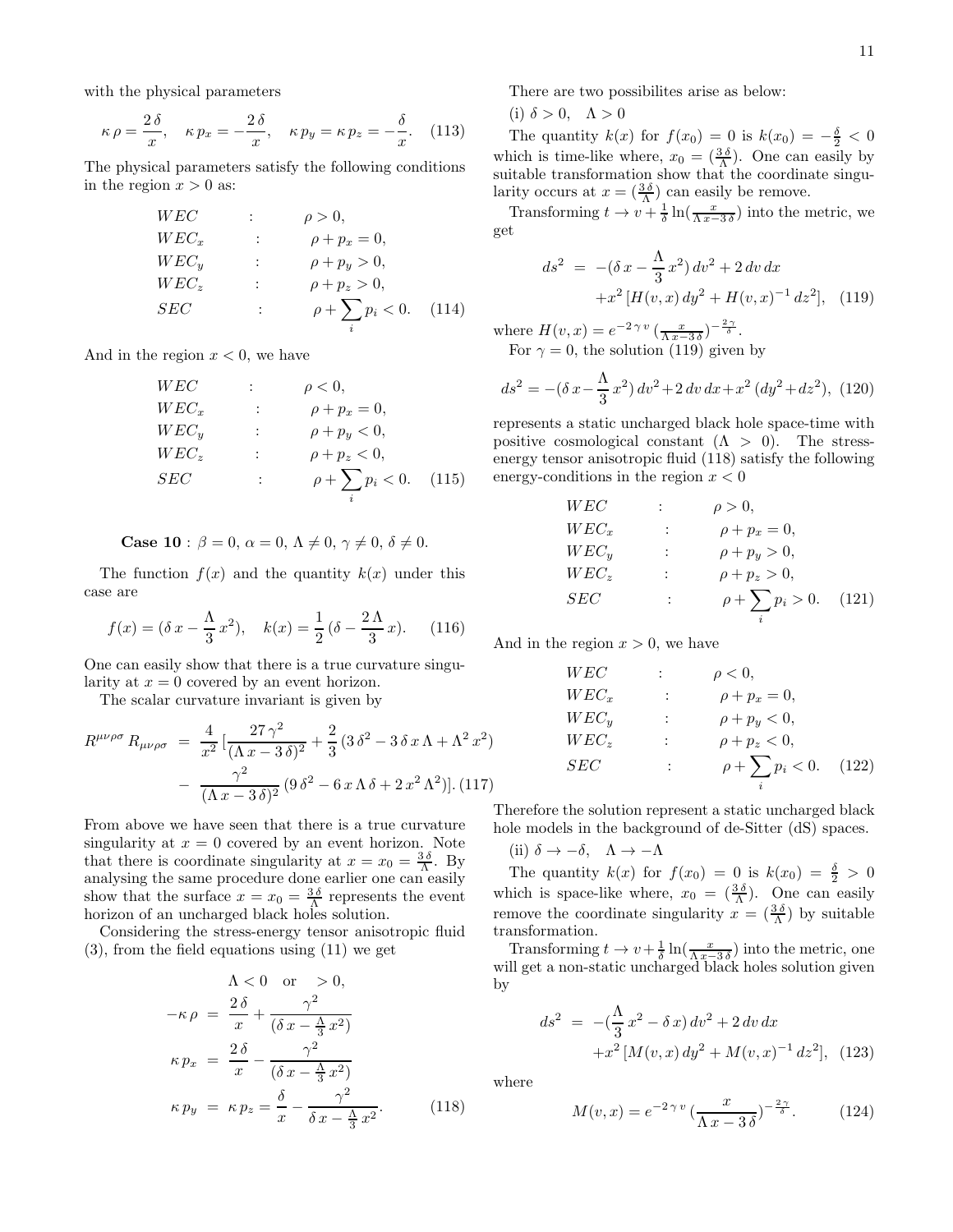The stress-energy tensor anisotropic fluid is given by

$$
-\kappa \rho = -\frac{2\delta}{x} + \frac{\gamma^2}{(\frac{\Lambda}{3}x^2 - \delta x)}
$$

$$
\kappa p_x = -\frac{2\delta}{x} - \frac{\gamma^2}{(\frac{\Lambda}{3}x^2 - \delta x)}
$$

$$
\kappa p_y = \kappa p_z = -\frac{\delta}{x} - \frac{\gamma^2}{(\frac{\Lambda}{3}x^2x^2 - \delta x)}.
$$
(125)

For  $\gamma = 0$ , the solution (123) reduces to

$$
ds^{2} = -\left(\frac{\Lambda}{3}x^{2} - \delta x\right)dv^{2} + 2 dv dx + x^{2} (dy^{2} + dz^{2}),
$$
 (126)

a static uncharged black hole space-time with negative cosmological constant. The stress-energy tensor anisotropic fluid satisfy the following energy-conditions in the region  $x > 0$ 

$$
WEC \t\t ; \t\rho > 0,
$$
  
\n
$$
WEC_x \t\t ; \t\rho + p_x = 0,
$$
  
\n
$$
WEC_y \t\t ; \t\rho + p_y > 0,
$$
  
\n
$$
WEC_z \t\t ; \t\rho + p_z > 0,
$$
  
\n
$$
SEC \t\t ; \t\rho + \sum_i p_i < 0.
$$
 (127)

And in the region  $x < 0$ , we have

W EC : ρ < 0, W EC<sup>x</sup> : ρ + p<sup>x</sup> = 0, W EC<sup>y</sup> : ρ + p<sup>y</sup> < 0, W EC<sup>z</sup> : ρ + p<sup>z</sup> < 0, SEC : ρ + X i p<sup>i</sup> > 0. (128)

The solution in that case represent a static black hole model in the background of anti-de Sitter (AdS) spaces.

Case 11 :  $\beta \neq 0$ ,  $\alpha \neq 0$ ,  $\Lambda \neq 0$ ,  $\gamma \neq 0$ ,  $\delta \neq 0$ .

In this case we take all the parameters to be nonvanishing. We discuss the naked singularities graphically, i. e., one can see that no horizon exists for some specific values of the parameters. Figure 1 indicates that naked singularities exist for positive values of  $\beta$  with both de-Sitter and anti de-Sitter spacetimes. Figure 2 indicates that naked singularities exist for negative values of  $\beta$  with both de-Sitter and anti de-Sitter spacetimes. Figure 3 indicates that naked singulairites exist for anti-de Sitter spaces with both positive and negative values of  $\beta$ .

Choosing the electromagnetic field tensor  $F_{32}$  =  $-F_{23} = \overline{B}^1 = B$  such that the electromagnetic EMT (4) is

$$
-T_0^0 = -T_1^1 = T_2^2 = T_3^3 = \frac{2}{\kappa} \times \frac{B^2}{x^4}.
$$
 (129)

Choosing the stress-energy tensor non-null electromagnetic field coupled with anisotropic fluid, the physical parameters are

$$
B = \frac{\alpha}{\sqrt{2}}, \quad \Lambda < 0 \quad \text{or} \quad > 0,
$$
\n
$$
\kappa \rho = \frac{3\gamma^2 x^2}{-3(\alpha^2 + 2\beta x + \delta x^3) + x^4 \Lambda} - \frac{2\delta}{x},
$$
\n
$$
\kappa p_x = \frac{3\gamma^2 x^2}{-3(\alpha^2 + 2\beta x + \delta x^3) + x^4 \Lambda} + \frac{2\delta}{x},
$$
\n
$$
\kappa p_y = \kappa p_z = \frac{3\gamma^2 x^2}{-3(\alpha^2 + 2\beta x + \delta x^3) + x^4 \Lambda} + \frac{\delta}{x}(130)
$$

The ansiotropy difference along  $x$ -,  $y$ - and  $z$ -axis, respectively are

$$
\kappa \left( \rho - p_x \right) = -\frac{4 \delta}{x}, \quad \kappa \left( \rho - p_y \right) = \kappa \left( \rho - p_z \right) = -\frac{3 \delta}{x}.
$$
\n(131)

For  $\delta = 0$ , the anisotropic fluid becomes a stiff fluid with the equation-of-state (EoS)

$$
\kappa p = \kappa \rho = \frac{\gamma^2}{\frac{\Lambda}{3}x^2 - \left(\frac{\alpha^2}{x^2} + \frac{2\beta}{x}\right)}.\tag{132}
$$

Therefore the charged solution with a positive or negative cosmological constant represented by the metric (7) possess naked singularities which are not clothed.

### III. THE ENERGY-MOMENTUM DISTRIBUTIONS

Computing the conserved quantities, such as energy and momentum in curved space-times is still an unsolved problem. Following the Einstein's original pseudotensor for energy-momentum [98, 99], several expressions have been introduced in the literature, for instance, the Tolman [100], the Papapetrou [101], the Landau-Lifshitz's [102], the Bergman-Thomson [103], the Møller [104, 105], the Weinberg [106], and the Qadir-Sharif [107]. Rosen [108] and Cooperstock [109] calculated the energy and momentum distributions of a closed homogeneous isotropic universe described by Friedmann-Robertson-Walker (FRW) space-time using the Einstein complex and found that the total energy vanishes. Johri et al [110] used the Landau-Lifshitz complex and found that the total energy of FRW spatially closed Universe vanishes. Many researchers considered different energy-momentum complexes in different space-times and obtained some encouraging results (see for example, [111] and related references therein). In this article, we evaluate the energymomentum distributions for the studied space-time (7) using four different complexes.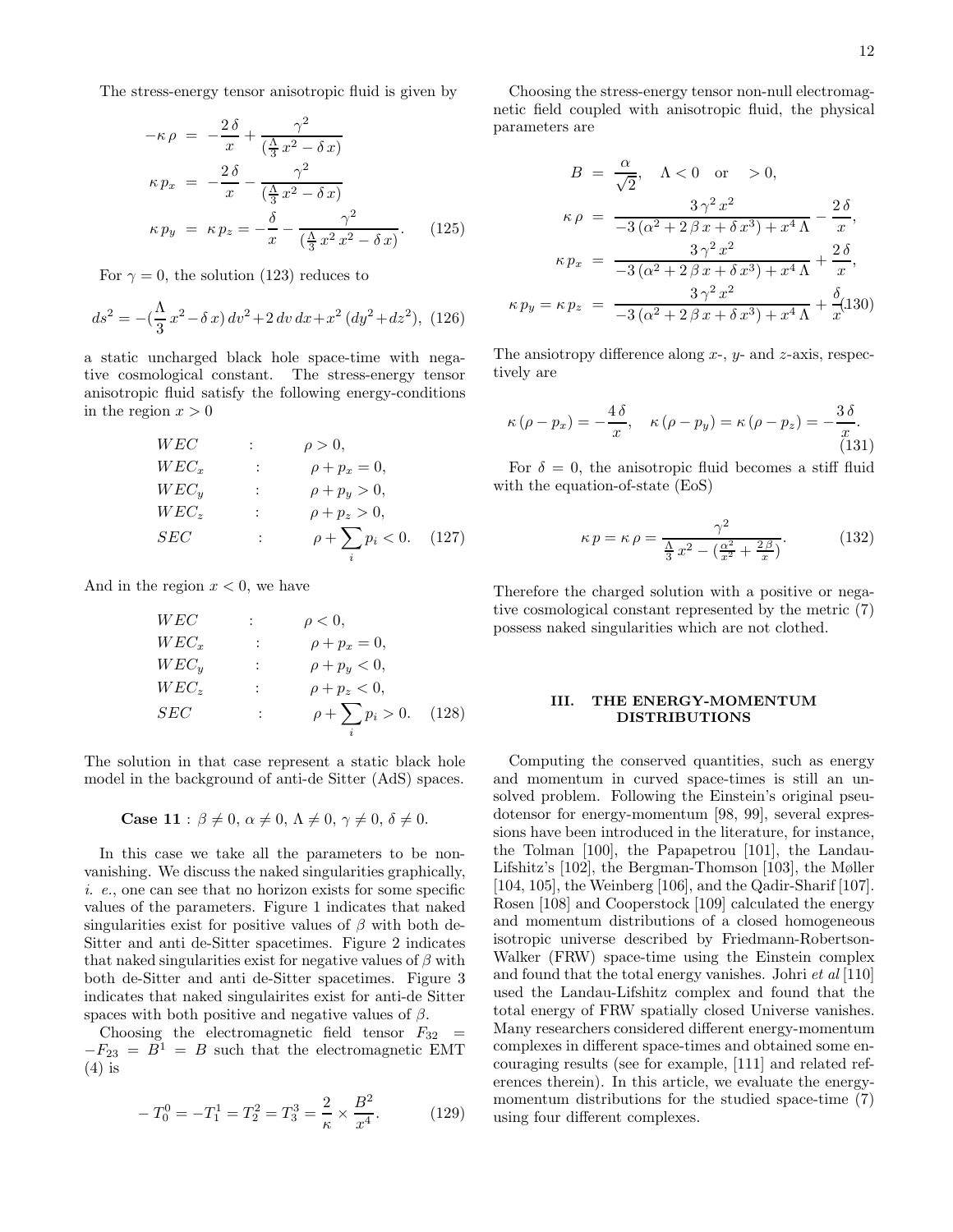

FIG. 1: Variation of  $f(x)$  with respect to x for positive values of  $\beta$ . (left panel) Anti de-Sitter spacetime (right panel) de-Sitter spacetime.



FIG. 2: Variation of  $f(x)$  with respect to x for negative values of  $\beta$ . (left panel) de-Sitter spacetime (right panel ) Anti de-Sitter spacetime.

## A. Landau-Lifshitz's Energy-Momentum Complex

The energy and momentum densities in the sense of Landau-Lifshitz [102] are given by

$$
L^{\mu\rho} = \frac{1}{16\,\pi} \, S^{\mu\nu\rho\sigma}_{\quad ,\nu\sigma} \tag{133}
$$

where

$$
S^{\mu\nu\rho\sigma} = -g \left( g^{\mu\rho} \, g^{\nu\sigma} - g^{\mu\sigma} \, g^{\nu\rho} \right),\tag{134}
$$

and has symmetries of the Riemann tensor  $R_{\mu\nu\rho\sigma}$ . Here  $L^{00}$  represents the energy density and  $L^{i0}$  represent the components of the momentum density, respectively. So, Landau-Lifshitz energy-momentum satisfies the local conservation laws as :

$$
\frac{\partial L^{\mu\nu}}{\partial x^{\nu}} = 0. \tag{135}
$$

The non-zero components of  $S^{\mu\nu\rho\sigma}$  are

$$
S^{0101} = -x^4, \quad S^{0202} = -\frac{x^2 e^{2\gamma t}}{f(x)}, \quad S^{0303} = -\frac{x^2 e^{-2\gamma t}}{f(x)},
$$
  
\n
$$
S^{1212} = x^2 f(x) e^{2\gamma t}, \quad S^{1313} = x^2 f(x) e^{-2\gamma t},
$$
  
\n
$$
S^{2323} = 1.
$$
\n(136)

Substituting (136) in (133), one will get the energy and momentum densities for the space-time (7) given by

$$
L^{00} = \frac{1}{16\pi} S^{0\nu 0\sigma}_{,\nu\sigma} = \frac{1}{16\pi} S^{0101}_{,11} = -\frac{3x^2}{4\pi},
$$
  
\n
$$
L^{i0} = \frac{1}{16\pi} S^{i\nu 0\sigma}_{,\nu\sigma} = 0, \quad i = 1, 2, 3.
$$
\n(137)

Note that the energy density components vanish at  $x = 0$ and remain same for all the above cases.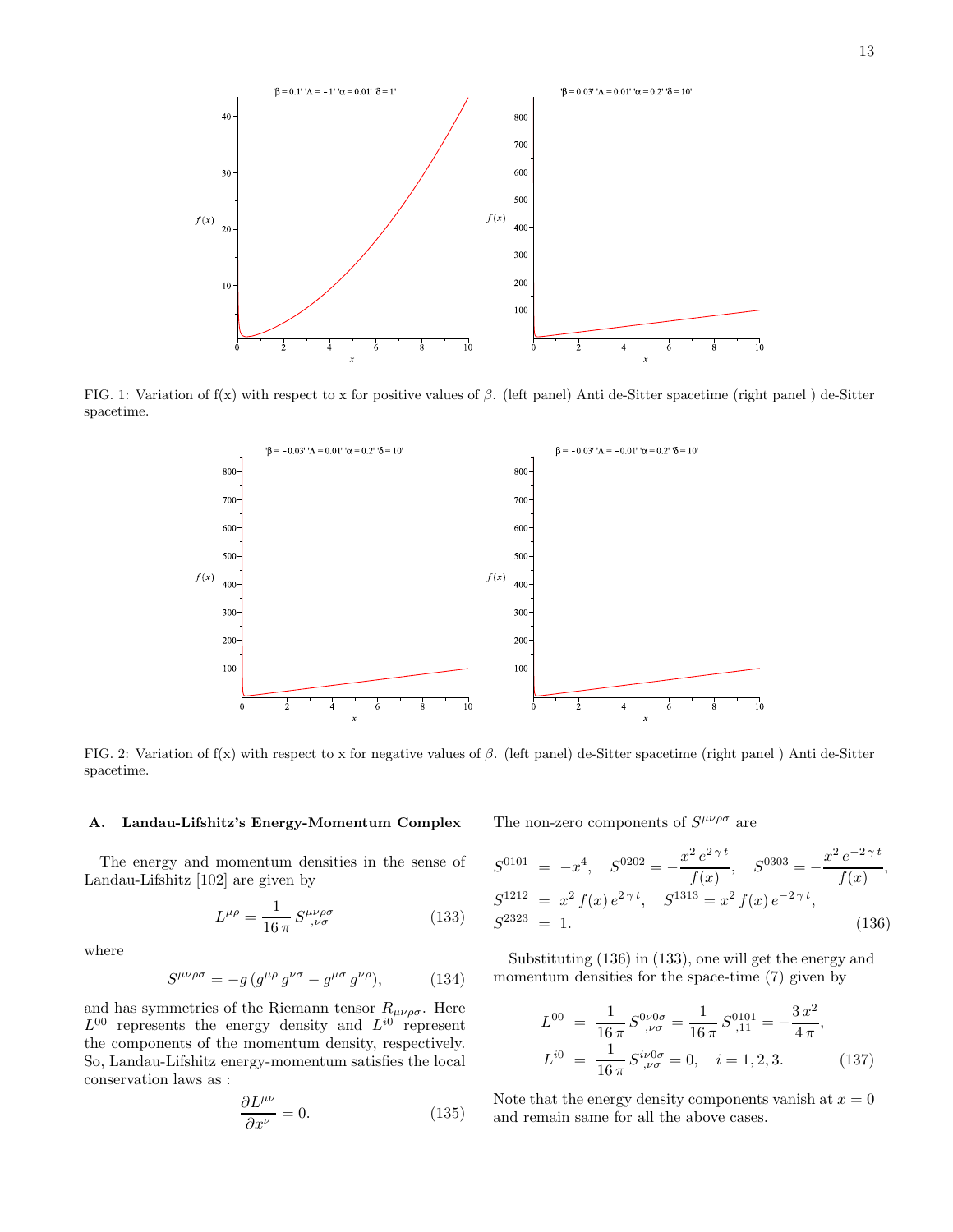

FIG. 3: Variation of  $f(x)$  with respect to x for Anti-de Sitter space. (left panel) Positive values of  $\beta$  (right panel) negative values of  $\beta$ .

### B. Einstein Energy-Momentum Complex

The energy-momentum complex as defined by Einstein is given by [98, 99]

$$
\Theta_{\mu}{}^{\nu} = \frac{1}{16 \pi} H_{\mu}{}^{\nu \rho}_{,\rho} \tag{138}
$$

where

$$
H_{\mu}^{\ \nu\rho} = -H_{\mu}^{\ \rho\nu} = \frac{g_{\mu\tau}}{\sqrt{-g}} \left[ -g \left( g^{\nu\tau} \, g^{\rho\sigma} - g^{\rho\tau} \, g^{\nu\sigma} \right) \right]_{,\sigma}.
$$
\n(139)

The complex  $\Theta_\mu^{\ \nu}$  satisfies the local conservation law as :

$$
\frac{\partial \Theta_{\mu}{}^{\nu}}{\partial x^{\nu}} = 0. \tag{140}
$$

Here  $\Theta_0^0$  is the energy density, and  $\Theta_i^0$  are the momentum density components.

The following components of  $H_\mu{}^{\nu\rho}$  are needed

$$
H_0^{01} = 4 x f(x), \quad H_i^{0\rho} = 0.
$$
 (141)

Using the above components in (138), we get

$$
\Theta_{\mu}{}^{0} = \frac{1}{16 \pi} H_{\mu}{}^{0\rho}_{,\rho}
$$

Therefore the energy density component for the metric (7) is

$$
\Theta_0^0 = \frac{1}{16 \pi} H_0^0{}_{,\rho}^0 = \frac{1}{4 \pi} [x f(x)]_{,x},
$$
  
= 
$$
-\frac{1}{4 \pi} (\frac{\alpha^2}{x^2} - 2 \delta x + x^2 \Lambda).
$$
 (142)

And the momentum components are

$$
\Theta_i^0 = \frac{1}{16\,\pi} H_i^0_{,\rho}^0 = 0. \tag{143}
$$

### C. Papapetrou Energy-Momentum Complex

The symmetric energy-momentum complex of Papapetrou [101] is given as

$$
\Omega^{\mu\nu} = \frac{1}{16 \pi} N^{\mu\nu\rho\sigma}_{\quad , \rho\sigma} \tag{144}
$$

where

$$
N^{\mu\nu\rho\sigma} = \sqrt{-g} \left( g^{\mu\nu} \eta^{\rho\sigma} - g^{\mu\rho} \eta^{\nu\sigma} + g^{\rho\sigma} \eta^{\mu\nu} - g^{\nu\sigma} \eta^{\mu\rho} \right),
$$
\n(145)

and  $\eta^{\mu\nu}$  is the Minkowski space-time. The quantities  $N^{\mu\nu\rho\sigma}$  are symmetric in its first two indices  $\mu$  and  $\nu$ . So, Papapetrou energy-momentum satisfy the local conservation laws as :

$$
\frac{\partial \Omega^{\mu\nu}}{\partial x^{\nu}} = 0.
$$
 (146)

The following components of  $N^{\mu\nu\rho\sigma}$  are needed

$$
N^{0011} = -x^2 [f(x) + \frac{1}{f(x)}],
$$
  
\n
$$
N^{i0\rho\sigma} = -\sqrt{-g} (g^{i\rho} \eta^{0\sigma} + g^{0\sigma} \eta^{i\rho}), \qquad (147)
$$

where  $i = 1, 2, 3$ . The energy and momentum densities are

$$
\Omega^{00} = \frac{1}{16 \pi} N^{00\rho\sigma}_{,\rho\sigma} = \frac{1}{16 \pi} N^{0011}_{,11}
$$

$$
= -\frac{1}{16 \pi} [x^2 (f(x) + \frac{1}{f(x)})]_{,xx}
$$

$$
\Omega^{i0} = \frac{1}{16 \pi} N^{i0\rho\sigma}_{,\rho\sigma} = 0.
$$
(148)

The energy-density component for the space-time (7)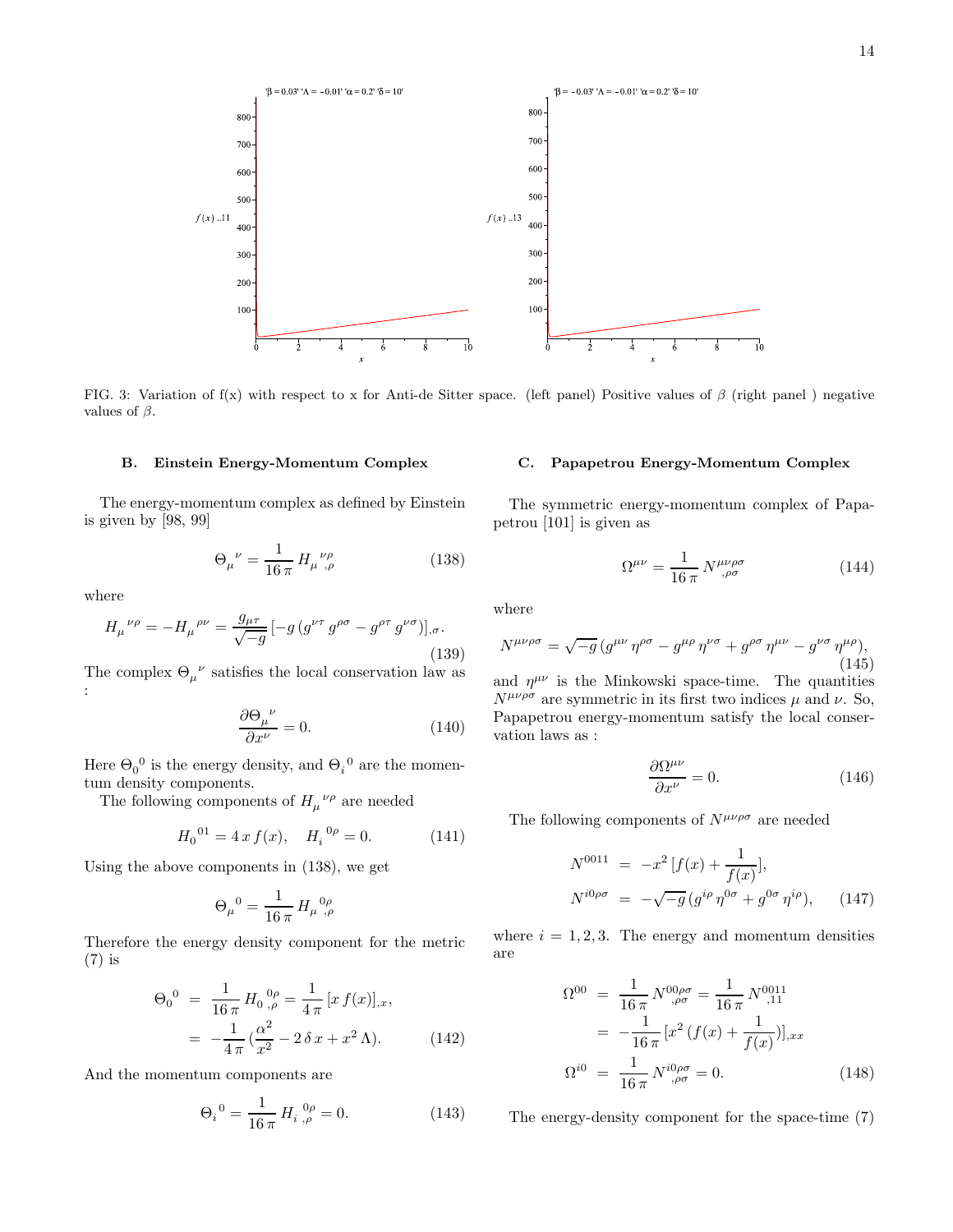is given by

$$
\Omega^{00} = \frac{x}{8\pi} \left[ -3\,\delta + 2\,x\,\Lambda \right.\n- \frac{27\,x\,(4\,\alpha^2 + 6\,\beta\,x + x^3\,\delta)^2}{(3\,\alpha^2 + 6\,\beta\,x + 3\,x^3\,\delta - x^4\,\Lambda)^3} \n+ \frac{9\,x\,(10\,\alpha^2 + 12\,\beta\,x + x^3\,\delta)}{(3\,\alpha^2 + 6\,\beta\,x + 3\,x^3\,\delta - x^4\,\Lambda)^2} \Big].
$$
\n(149)

Notice that at  $x = 0$  the energy-density components vanish.

### D. Møllers Energy-Momentum Complex

The Møller's energy-momentum complex [104, 105] is given by

$$
M_{\mu}{}^{\nu} = \frac{1}{8\,\pi} \,\chi_{\mu}{}^{\nu\rho}_{,\rho} \tag{150}
$$

where the superpotential  $\chi^{\mu\rho}_{\nu}$  is

$$
\chi_{\mu}^{\ \nu\rho} = -\chi_{\mu}^{\ \rho\nu} = \sqrt{-g} \left( g_{\mu\tau,\beta} - g_{\mu\beta,\tau} \right) g^{\nu\beta} g^{\rho\tau}.
$$
 (151)

The complex  $M_\mu^{\phantom{\mu}\nu}$  satisfies the local conservation laws :

$$
\frac{\partial M_{\mu}{}^{\nu}}{\partial x^{\nu}} = 0. \tag{152}
$$

Here  $M_0^{\;\;0}$  and  $M_\alpha^{\;\;0}$  are the energy and momentum density components, respectively.

The following components of  $\chi_{\mu}^{\ \nu\sigma}$  are needed

$$
\chi_0^{0\rho} = -\sqrt{-g} g_{00,1} g^{00} g^{\rho 1}, \quad \chi_1^{0\rho} = 0,
$$
  

$$
\chi_2^{0\rho} = \sqrt{-g} g_{22,0} g^{00} g^{\rho 2}, \quad \chi_3^{0\rho} = \sqrt{-g} g_{33,0} g^{00} g^{\rho 3}.
$$
  
(153)

Using the above components in (150), we obtain the energy and momentum densities

$$
M_0^{0} = \frac{1}{8\pi} \chi_0^{0\rho} = -\frac{x^2}{8\pi} f'(x),
$$
  
\n
$$
M_i^{0} = \frac{1}{8\pi} \chi_i^{0\rho} = 0.
$$
\n(154)

The energy-density component for the space-time (7) is

$$
M_0^0 = \frac{1}{24\pi x} (6\alpha^2 + 6\beta x - 3\delta x^3 + 2x^4 \Lambda). \quad (155)
$$

#### IV. DISCUSSIONS

It is well known that exact solutions of the field equations have one of the mysterious features of the black hole which is called singularity. This singularity has been considered as one of the defects of the general relativity because explanation of singularity can not be made by the general relativity itself. Black holes became one of the most interesting object of study in gravitational physics already with the discovery of the Schwarzschild solution, the very first exact solution of Einstein's field equations. Although the singularity of the solution at the Schwarzschild radius turned out to be merely a coordinate singularity, rather than a singularity of the spacetime, horizon is nevertheless a surface with very special and surprising properties. Oppenheimer and Snyder [112] shown that during the collapse of spherically symmetric matter, a naked singularity and the event horizon will form. Penrose and Hawking [113, 114] have formulated a set of results known as the singularity theorems which provide a powerful evidence that the formation of black holes is a generic feature of general relativity.

In the present work, a four dimensional non-static space-time with different stress-energy tensor is analyzed. Under various parameter conditions, we have seen that some solution (presented in *Case 1* to *Case 4*, sub-case (ii) of *Case 7*, and *Case 11*) possesses a naked singularity (NS) which is not covered by an event horizon. In these solution, various matter-energy sources, namely, isotropic perfect fluid, anisotropic fluid, stiff fluid etc. violates and/or satisfies the different energy conditions. By calculating the Kretschmann scalar (or the scalar curvature constructed from the Riemann tensor) we have seen that the singularity which is formed due to divergence of the scalar curvature or the matter energy-density, is naked singularity. Also by analysing the geodesic completeness condition in the space-time, we have found that the geodesic paths are incomplete for finite value of the affine parameter including  $s = 0$  and therefore the singularity is naked not clothed by an event horizon. In addition, some other solution possess a true curvature singularity which is covered by an event horizon and therefore these solution represents black hole models in the background of de-Sitter (dS) and anti-de Sitter (AdS) spaces depending on the signs of the cosmological constant. In case 1, we have presented a stiff fluid solution with a naked singularity; in case 2, an anisotroipc fluid solution with a naked singularity; in *case* 3, a stiff fluid solution in the background of de-Sitter or anti-de Sitter spaces with a naked singularity; in *case* 4, an anisotropic fluid solution with a naked singularity, and this solution reduces to conformally flat static solution as a special case. In case 5, a non-static solution of stiff fluid which represents black hole model in the background of de-Sitter or anti-de Sitter (AdS) spaces, were presented. For static case, this black hole solution correspond to a de-Sitter or anti-de Sitter spaces depending on the signs of the cosmological constant. In case 6, a static black hole solution with zero cosmological constant sourced by non-null electromagnetic field coupled with anisotropic fluid, were presented. In case 7, a new algebraically general (Petrov type I) non-static solution of the Einstein's field equations representing a black hole model sourced by non-null electromagnetic field coupled with perfect fluid in the background of de-Sitter Universe, were presented. Under a very special case ( $\gamma = 0$ ), this non-static solution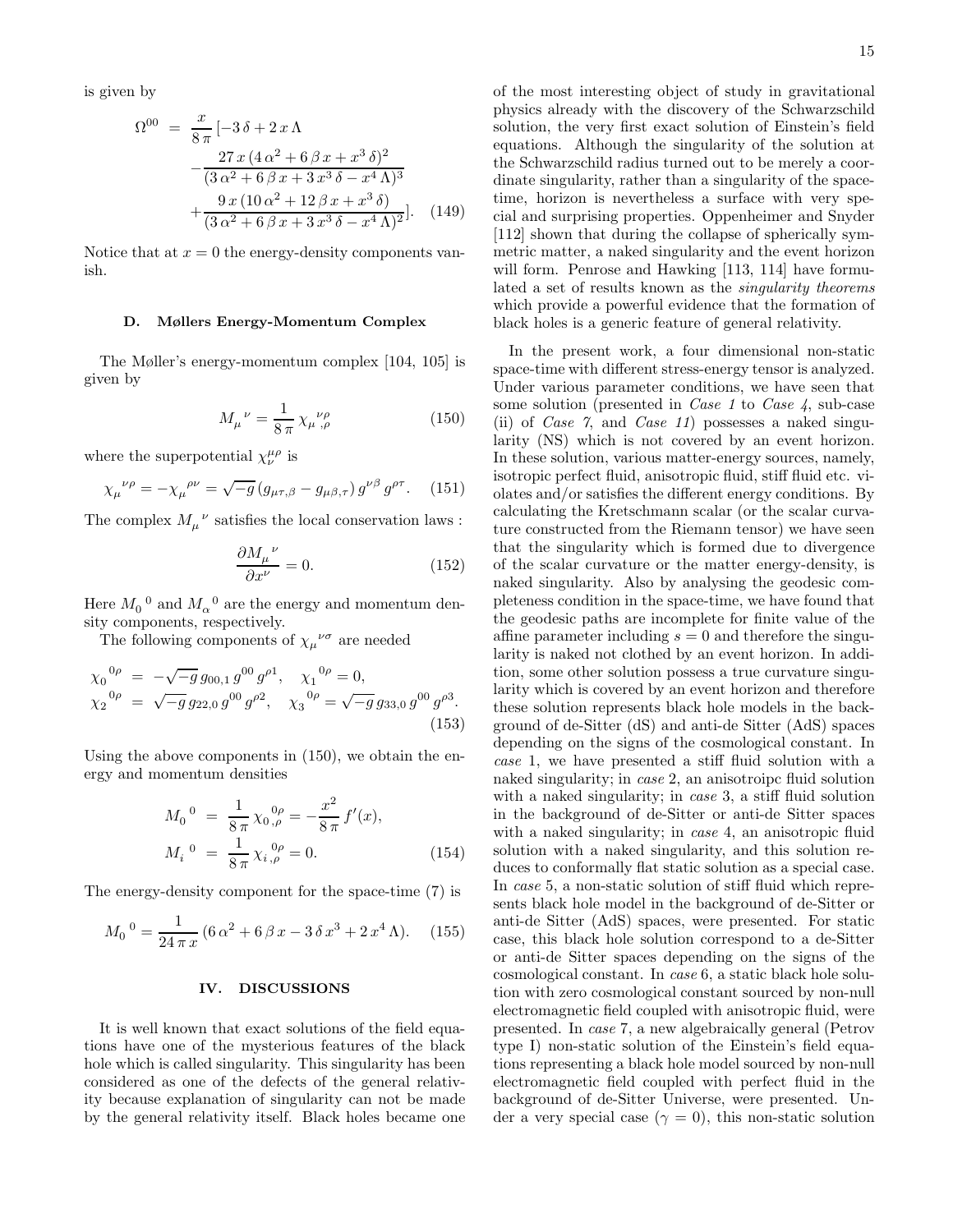reduces to a Petrov type D static black holes model with only non-null electromagnetic field as the source and positive cosmological constant  $(Λ > 0)$ . For another special cases ( $\gamma = 0$ ,  $\Lambda = 0$ ), the non-static black holes solution reduces to a Petrov type D static model which possess a naked singularity (NS) with non-null electromagnetic field as the sources. In case 8, zero cosmological constant non-static black holes solution sourced by a non-null electromagnetic field coupled with perfect fluid (stiff fluid), were presented. Under a special case ( $\gamma = 0$ ), this solution reduces to a static black hole model sourced by nonnull electromagnetic field only. In case 9, a non-static black holes solution with zero cosmological constant, and anisotroipc fluid as the matter-energy content, were presented. Under a special case ( $\gamma = 0$ ), this solution reduces to static black hole model with anisotroipc fluid. In case 10, a non-static solution of the field equations representing black hole model with a positive or negative cosmological constant sourced by anisotropic fluid, were presented. Under a special case ( $\gamma = 0$ ), this solution reduces to static black hole models with anisotropic fluid in the background of de-Sitter or anti-de Sitter spaces. In case 11, a non-zero cosmological constant solution of the field equations sourced by a non-null electromagnetic field coupled with anisotropic fluid possessing a naked singularity, were presented. By plotting graphs of the function  $f(x)$  against x for positive and negative cosmological constant, and choosing values of the different

- [1] A. D. Sakharov, Sov. Phys. JETP 22, 241 (1966).
- [2] E. B. Gliner, Sov. Phys. JETP 22, 378 (1966).
- [3] S. W. Hawking, Commun. Math. Phys. 25, 152 (1972).
- [4] J. L. Friedman, K. Schleich and D. M. Witt, Phys. Rev. Lett. 71, 1486 (1993).
- [5] J. L. Friedman, K. Schleich and D. M. Witt, Phys. Rev. Lett. **75**, 1872 (1993).
- [6] G. Galloway, K. Schleich, D. Witt and E. Woolgar, Phys. Rev. D 60, 104039 (1999).
- [7] M. Cai and G.J. Galloway, Class. Quantum Grav. 18, 2707 (2001).
- [8] C. Huang and C. Liang, Phys. Lett. **A 201**, 27 (1995).
- [9] J. Lemos, Phys. Lett. **B 353**, 46 (1995).
- [10] R. Cai and Y. Zhang, Phys. Rev. **D 54**, 4891 (1996).
- [11] R. B. Mann, Class. Quantum Grav. 14, L109 (1997).
- [12] D. R. Brill, J. Louko and P. Peldan, Phys. Rev. D 56, 3600 (1997).
- [13] L. Vanzo, Phys. Rev. **D 56**, 6475 (1997).
- [14] R. G. Cai, J. Ji and K. Soh, Phys. Rev. D 57, 6547 (1998).
- [15] D. Klemm, Class. Quantum Grav. 15, 3195 (1998).
- [16] D. Klemm, V. Moretti and L. Vanzo, Phys. Rev. D 57, 6127 (1998).
- [17] W. L. Smith and R. B. Mann, Phys. Rev. D 56, 4942 (1997).
- [18] R. G. Cai, L. Z. Qiao and Y. Z. Zhang, Mod. Phys. Lett. A 12, 155 (1997).
- [19] J. Lemos, Phys. Rev. **D 57**, 4600 (1998).
- [20] P. S. Joshi, *Global Aspects in Gravitation and Cosmol-*

16

parameters, we have shown that the studied space-time (7) possess naked singularities not covered by an event horizon.

Finally, we evaluate the energy-momentum distributions using the complexes of Landau-Lifshitz's, Einstein, Papapetrou, and Møller's prescriptions. We have observed that none of the prescriptions give the same energy-distributions for the given space-time, whereas the momentum-density components vanish. We also have observed that the stress-energy tensor  $(T^{\mu}_{\nu})$  vanish at  $x = 0$  in some cases, and becomes infinite in some other cases including the electromagnetic field.

#### V. ACKNOWLEDGEMENTS:

We would like to thank the kind referee(s) for the positive suggestions and valuable comments which have greatly improved the present text.

FR would like to thank the authorities of the Inter-University Centre for Astronomy and Astrophysics, Pune, India for providing research facilities. FR and SS are also grateful to DST-SERB (Grant No.: EMR/2016/000193) and UGC (Grant No.: 1162/(sc)(CSIR-UGC NET , DEC 2016)), Govt. of India, for financial support respectively.

*ogy*, Clarendon Press, Oxford (1993).

- [21] P. S. Joshi, *Singularities, Black Holes and Cosmic Censorship*, IUCAA publication, Pune, India (1997).
- [22] F. J. Tipler, Phys. Lett. A **64**, 8 (1977).
- [23] A. Krolak, J. Math. Phys. 28, 138 (1987).
- [24] G. Lemaitre, Ann. Soc. Sci. Bruxelles A **53**, 51 (1933).
- [25] R. C. Tolman, Proc. Natl. Acad. Sci. USA 20, 169 (1934).
- [26] H. Bondi, Mon. Not. Roy. Astron. Soc. 107, 410 (1947).
- [27] A. Papapetrou, in *A Random Walk in Relativity and Cosmology*, N. Dadhich *et al* (eds.), John Wiley & Sons, New York (1985).
- [28] P. C. Vaidya, Nature 171, 260 (1953).
- [29] D. Christodoulou, Commun. Math. Phys. 93, 171 (1984).
- [30] S. S. Deshingkar, I. H. Dwivedi and P. S. Joshi, Phys. Rev. D 59, 044018 (1999).
- [31] K. S. Govinder and M. Govender, Phys. Rev. D 68, 024034 (2003).
- [32] S. Barve, T. P. Singh, Cenalo Vaz and L. Witten, Class. Quantum Grav. 16, 1727 (1999).
- [33] C. J. S. Clarke, Class. Quantum Grav. **10**, 1375 (1993).
- [34] P. S. Joshi and I. H. Dwivedi, Phys. Rev. D 47, 5357 (1993).
- [35] P. S. Joshi and I. H. Dwivedi, Class. Quantum Grav. 16, 41 (1999).
- [36] E. N. Glass and J. P. Krisch, Phys. Rev. D 57, 5945 (1998).
- [37] Jaime F. Villas da Rocha, arXiv: gr-qc/0105095.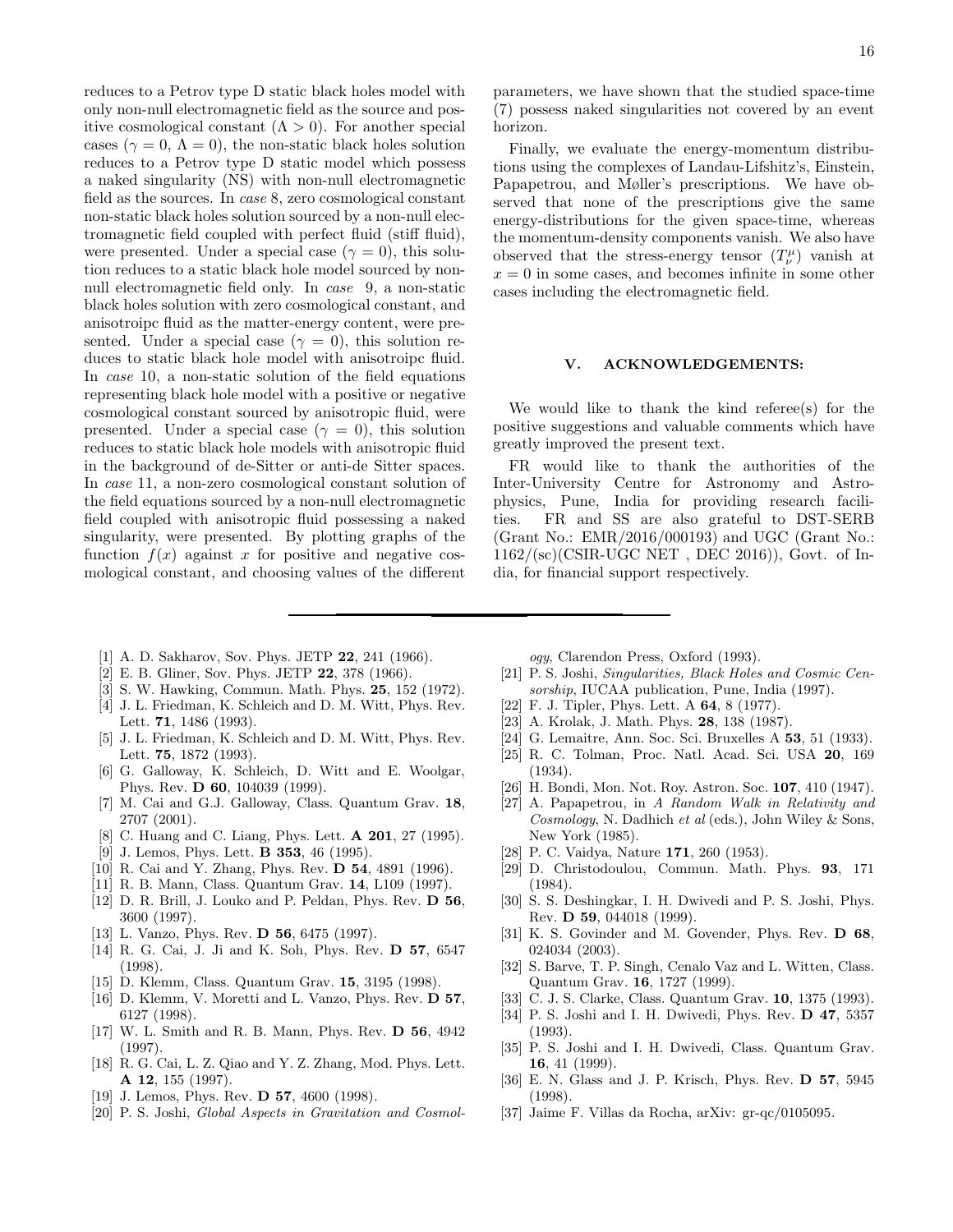- [38] L. Herrera, A. Di Prisco and J. Ospino, Eur. Phys. J. C. (2016) 76 : 603.
- [39] A. Krasinski, *Inhomogeneous Cosmological Models*, Cambridge University Press, Cambridge (1997).
- [40] R. Penrose, Rivista del Nuovo Cimento 1, 252 (1969).
- [41] R. Penrose, *Singularities and time-asymetry*, in *General Relativity : An Einstein Centenary Survey*, S. W. Hawking *et al.* (eds.), Cambridge University Press, Cambridge (1979).
- [42] R. Penrose, The Question of Cosmic Censorship, in *Black Holes and Relativistic Stars*, R. M. Wald (ed.), Chicago University Press, Chicago (1994).
- [43] K. S. Thorne, in *Magic without Magic : John Archibald Wheeler*, edited by J. R. Klauder, Freeman and Co., San Francisco (1972).
- [44] S. A. Hayward, Class. Quantum Grav. 17, 1749 (2000).
- [45] T. A. Apostolatos and K. S. Thorne, Phys. Rev.  $D$  46, 2435 (1992).
- [46] F. Echeverria, Phys. Rev. **D 47**, 2271 (1993).
- [47] S. Guttia, T. P. Singh, P. A. Sundararaj and and C. Vaz, arXiv: gr-qc/0212089.
- [48] K. Nakao and Y. Morisawa, Class Quantum Grav. 21, 2101 (2004).
- [49] K. Nakao and Y. Morisawa, Prog. Theo. Phys. 113, 73 (2005).
- [50] S. Goncalves and S. Jhingan, Int. J. Mod. Phys. **D 11**, 1469 (2002).
- [51] B. C. Nolan, Phys. Rev. **D 65**, 104006 (2002).
- [52] P. R. C. T. Periera and A. Wang, Phys. Rev. D 62, 124001 (2000).
- [53] A. Wang, Phys. Rev. **D 68**, 064006 (2003).
- [54] F. Ahmed and F. Rahaman, Euro. Phys. J. A (2018) 54: 52.
- [55] F. Ahmed and F. Rahaman, Adv. High Energy Phys. 2018, 7839619 (2018).
- [56] T. Chiba, Prog. Theo. Phys. **95**, 321 (1996).
- [57] T. Piran, Phys. Rev. Lett. **41**, 1085 (1978).
- [58] K. S. Thorne, Phys. Rev. **138**, B251 (1965).
- [59] T. A. Morgan, Gen. Rel. Grav. 4, 273 (1973).
- [60] P. S. Letelier and A. Wang, Phys. Rev. D 49, 5105 (1994).
- [61] J. M. M. Senovilla and R. Vera, Class. Quantum Grav. 17, 2843 (2000).
- [62] H. Bondi, Proc. R. Soc. Lond. A 427, 259 (1990).
- [63] M. A. Melvin, Phys. Lett. 8, 65 (1964) ; Phys. Rev. 139, B225 (1965).
- [64] J. C. N. de Araujo and Anzhong Wang, Gen. Rel. Grav. 32, 1971 (2000).
- [65] D. Sarma, F. Ahmed and M. Patgiri, Adv. High Energy Phys. 2016, 2546186 (2016).
- [66] F. Ahmed, Adv. High Energy Phys. 2017, 7943649 (2017).
- [67] F. Ahmed, Adv. High Energy Phys. 2017, 3587018 (2017).
- [68] F. Ahmed, Prog. Theor. Exp. Phys. 2017, 083E03 (2017).
- [69] F. Ahmed, Int. J. Geom. Meth. Mod. Phys. 15 (9), 1850153 (2018).
- [70] K. S. Virbhadra, D. Narasimha, and S. M. Chitre, Astron. Astrophys. 337, 1 (1998).
- [71] K. S. Virbhadra, G. F. R. Ellis, Phys. Rev. D 65, 103004 (2002).
- [72] A. N. Chowdhury, M. Patil, D. Malafarina and P. Joshi, Phys. Rev. D 85, 104031 (2012).
- [73] S. Zhou, R. Zhang, J. Chen and Y. Wang, Int. J. Theor. Phys. 54, 2905 (2015).
- [74] G. N. Gyulchev and S. S. Yazadjiev, Phys. Rev. D 78, 083004 (2008).
- [75] S. Sahu, M. Patil, D. Narasimha, and P. S. Joshi, Phys. Rev. D 86, 063010 (2012).
- [76] P. S. Joshi and D. Malafarina, Int. J. Mod. Phys. **D 20**, 2641 (2011).
- [77] P. S. Joshi and D. Malafarina and R. Narayan, Class. Quantum Grav. 28, 235018 (2011).
- [78] M. Patil and P. S. Joshi, Phys. Rev. D 82, 104049 (2010).
- [79] M. Patil, P. S. Joshi, and D. Malafarina, Phys. Rev. D 83, 064007 (2011).
- [80] M. Werner and A. Petters, Phys. Rev. D 76, 064024 (2007).
- [81] C. Bambi and N. Yoshida, Class. Quantum Grav. 27, 205006 (2010).
- [82] C. Bambi and K. Freese, Phys. Rev. D 79, 043002 (2009).
- [83] K. Hioki and K. i. Maeda, Phys. Rev. D 80, 024042 (2009).
- [84] P. S. Joshi, D. Malafarina, and R. Narayan, Class. Quantum Grav. 31, 015002 (2014).
- [85] S. W. Hawking and G. F. R. Ellis, *The Large Scale Structure of Space-Time*, Cambridge University Press, Cambridge (1973).
- [86] R. M. Wald, *General Relativity*, University of Chicago Press, Chicago (1994).
- [87] H. Stephani, D. Kramer, M. MacCallum, C. Hoenselaers and E. Herlt, *Exact Solutions to Einsteins Field Equations*, Cambridge University Press, Cambridge (2005).
- [88] Y. Wu, M. F. A. da Silva, N. O. Santos and A. Wang, Phys. Rev. D 68, 084012 (2003).
- [89] A. H. Taub, Ann. Math. **53**, 472 (1951).
- [90] L. Herrera, G. Le Denmat, G. Marcilhacy and N. O. Santos, Int. Jour. Mod. Phys. D 14, 657 (2005).
- [91] L. Herrera, A. Di Prisco and J. Ospino, Gen. Rel. Grav. 44, 2645 (2012).
- [92] P. T. Chrusciel, http://homepage.univie.ac.at/pitor.chrusciel (BlackHolesViennaJuly2015.pdf, Revised July 2018), Erwin Schrodinger Institute and Faculty of Physics, University of Vienna.
- [93] A. B. Nielsen and J. H. Yoon, Class. Quantum Grav. 25, 085010 (2008).
- [94] V. Faraoni, *Galaxies* 1, 114 (2013); doi:10.3390/galaxies1030114.
- [95] R. Penrose, in *Batelle Rencountres*, C. M. DeWitt *et al* (eds.), Gordon and Breach, New York (1968).
- [96] S. A. Hayward, Phys. Rev. **D 49**, 6467 (1994).
- [97] M. Blau, http://www.blau.itp.unibe.ch/Lecturenotes.html (Lecture Notes on General Relativity, Last update August 8, 2016), Albert Einstein Center for Fundamental Physics, University of Bern, Switzerland.
- [98] A. Einstein, Sitzungsber. Preuss. Akad. Wiss. Berlin (Math. Phys.) 778 (1915).
- [99] A. Trautman, *Gravitation: An Introduction to Current Research*, L. Witten (ed.), John Wiley & Sons, New York (1962).
- [100] R. C. Tolman, *Relativity, Thermodynamics and Cosmology*, Oxford University Press, Oxford (1934).
- [101] A. Papapetrou, Proc. R. Irish Acad. **A 52**, 11 (1948).
- [102] L. D. Landau and E. M. Lifshitz, *The Classical Theory of Fields*, Pergamon Press (1987).